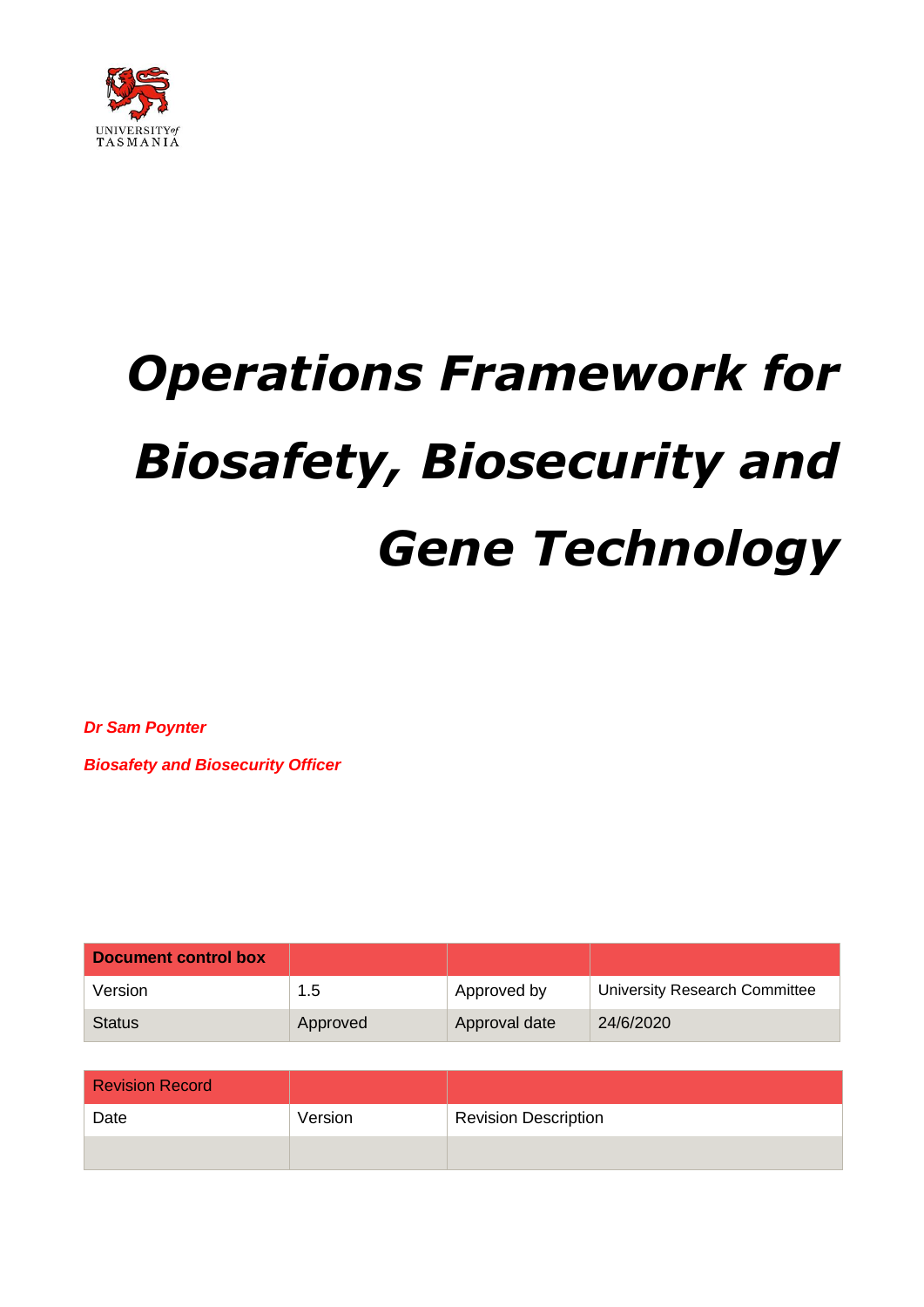## **Contents**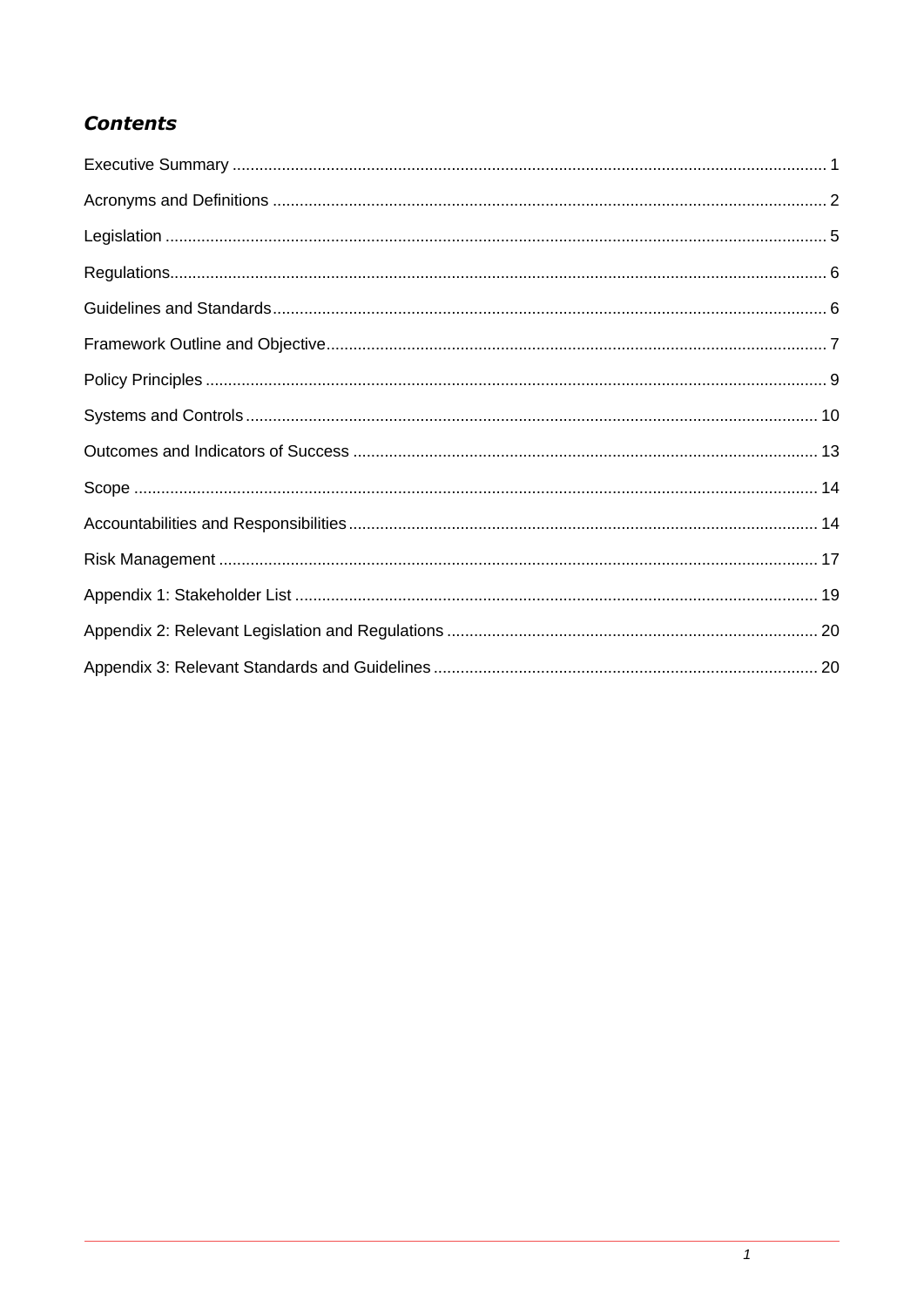## <span id="page-2-0"></span>*Executive Summary*

Legislation relating to biosafety, biosecurity and gene technology is multifaceted, and forms part of a complex web of interactions between research providers, regulators and enforcement agencies. Successful navigation of this landscape requires a high degree of coordination and connection, particularly when managing issues affecting multiple and varied stakeholders.

Maintaining a safe work environment in facilities where biologically-hazardous materials are used is a requirement of this legislation. This is a shared responsibility; University management have a legislated duty of care to provide and maintain protective equipment and containment infrastructure, a policy relating to safe work practices, and must promote the training of those practices. University workers must complete relevant training, carry out safe work practices and use protective equipment to minimise the risk of injury or prevent illness to themselves and other workers.

This Operations Framework ('the framework') is based on the CEN Workshop Agreement for Laboratory Biorisk Management (CWA 15793:2011) and adopts a management system approach to describe a system of enmeshed controls to safely, effectively and efficiently support activities involving biosafety, biosecurity and gene technology at the University of Tasmania.

It is important to implement an operations framework in this space to ensure:

- Staff, students and visitors have a safe work environment and occupational risks are minimised;
- Risk of negative impact to Australia's primary industries, environment and society arising from research activities at the University is minimised;
- Research activities at the University can demonstrate compliance with relevant legislation and subordinate regulations;
- The University has the capacity to amend or adapt operational practices to effectively manage future technological advances in gene technology;
- Compliance is achieved with minimal administrative impost and minimal duplication of effort;
- Design, construction and refurbishment of facilities to meet regulatory requirements is effective, efficient and achieved at minimal cost;
- The University has the opportunity to contribute to the development of future legislation and regulations;
- The University exemplifies operational best practice and is a preferred provider of research services involving biosafety, biosecurity and gene technology.

To achieve these aims, the framework adopts the following overarching objective:

#### *Objective*

*To define and implement best-practices for identifying, understanding and addressing risks to human health, primary production and the natural environment arising from the use of gene technology, biologically-hazardous materials and imported biological materials at the University of Tasmania.*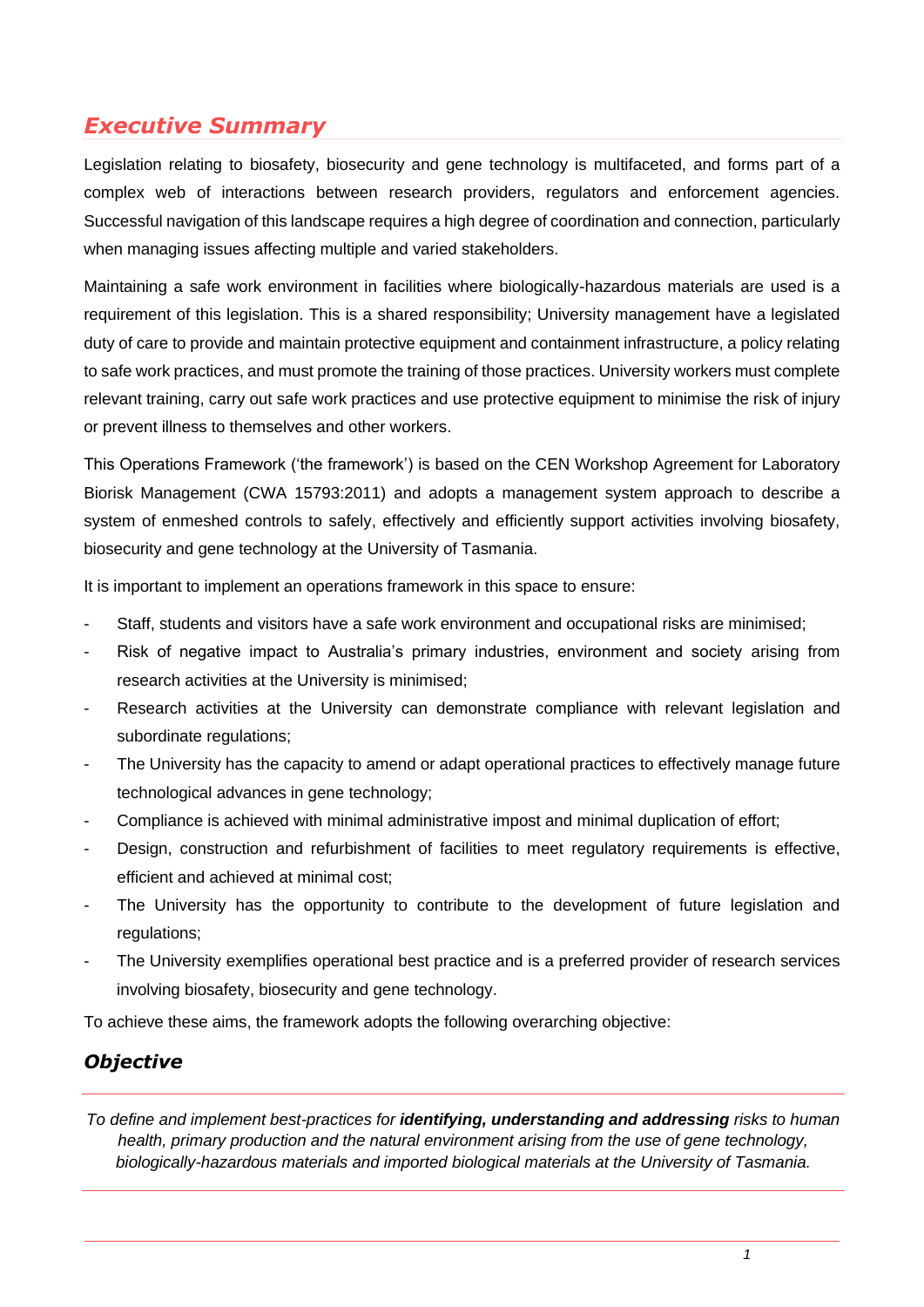Implementation of the framework aims to complement the strategic plans of the Research Division and the University by minimising duplication of compliance efforts and increasing the efficiency of regulatory administration. The framework is principles-based rather than prescriptive, and will be a living document to strive for continual improvement in operational practices as regulations and technology change over time.

## <span id="page-3-0"></span>*Acronyms and Definitions*

| <b>Term</b>                     | <b>Definition</b>                                                                                                                                                                                                                                                                                                             |
|---------------------------------|-------------------------------------------------------------------------------------------------------------------------------------------------------------------------------------------------------------------------------------------------------------------------------------------------------------------------------|
| ABSANZ                          | Association of Biosafety for Australia and New Zealand                                                                                                                                                                                                                                                                        |
| Approved Arrangement (AA)       | A biosecurity containment facility for which an approval is in force<br>under paragraph 406(1)(a) of the Biosecurity Act 2015 (Cth).                                                                                                                                                                                          |
| Approved Quarantine Place (AQP) | A place, or part of a place, that has been approved by Biosecurity<br>Tasmania as meeting containment standards suitable for storage and<br>use of plant material under biosecurity control.                                                                                                                                  |
| AS 2243.3                       | Australian Standard 2243.3 Safety in Laboratories - Microbiological<br>Safety and Containment                                                                                                                                                                                                                                 |
| <b>BICON</b>                    | The Commonwealth Department of Agriculture's Biosecurity Import<br>Conditions Online database.                                                                                                                                                                                                                                |
| Biologically-hazardous material | A microorganism which may adversely affect humans, plants and<br>terrestrial and aquatic animals. Include organic toxins, bacteria,<br>parasites, fungi, viruses, plant pathogens, invertebrates and aquatic<br>organism pathogens capable of causing disease. Also known as a<br>biological agent, a biorisk or a biohazard. |
| <b>Biological agent</b>         | See biologically-hazardous material                                                                                                                                                                                                                                                                                           |
| <b>Biorisk</b>                  | See biologically-hazardous material                                                                                                                                                                                                                                                                                           |
| Biosafety                       | Principles, technology and practices that are implemented to prevent<br>unintentional exposure to biological agents and toxins, or their<br>accidental release.                                                                                                                                                               |
| Biosecurity                     | Management of risks to the Australian and Tasmanian economy, the<br>natural environment and society from pests and diseases entering,<br>establishing or spreading.                                                                                                                                                           |
| <b>Biosecurity compendium</b>   | Under s.9 of the Biosecurity Act 2019 (Tas), DPIPWE is to keep an<br>online compendium listing all prohibited matter, permitted matter,<br>restricted matter and explanatory or supporting information.                                                                                                                       |
| <b>Biosecurity control</b>      | Obligations and regulations pertaining to material which poses a<br>medium to high biosecurity risk as determined by the Commonwealth<br>Department of Agriculture. Dealings with materials under biosecurity<br>control must be performed in a certified or approved containment<br>facility.                                |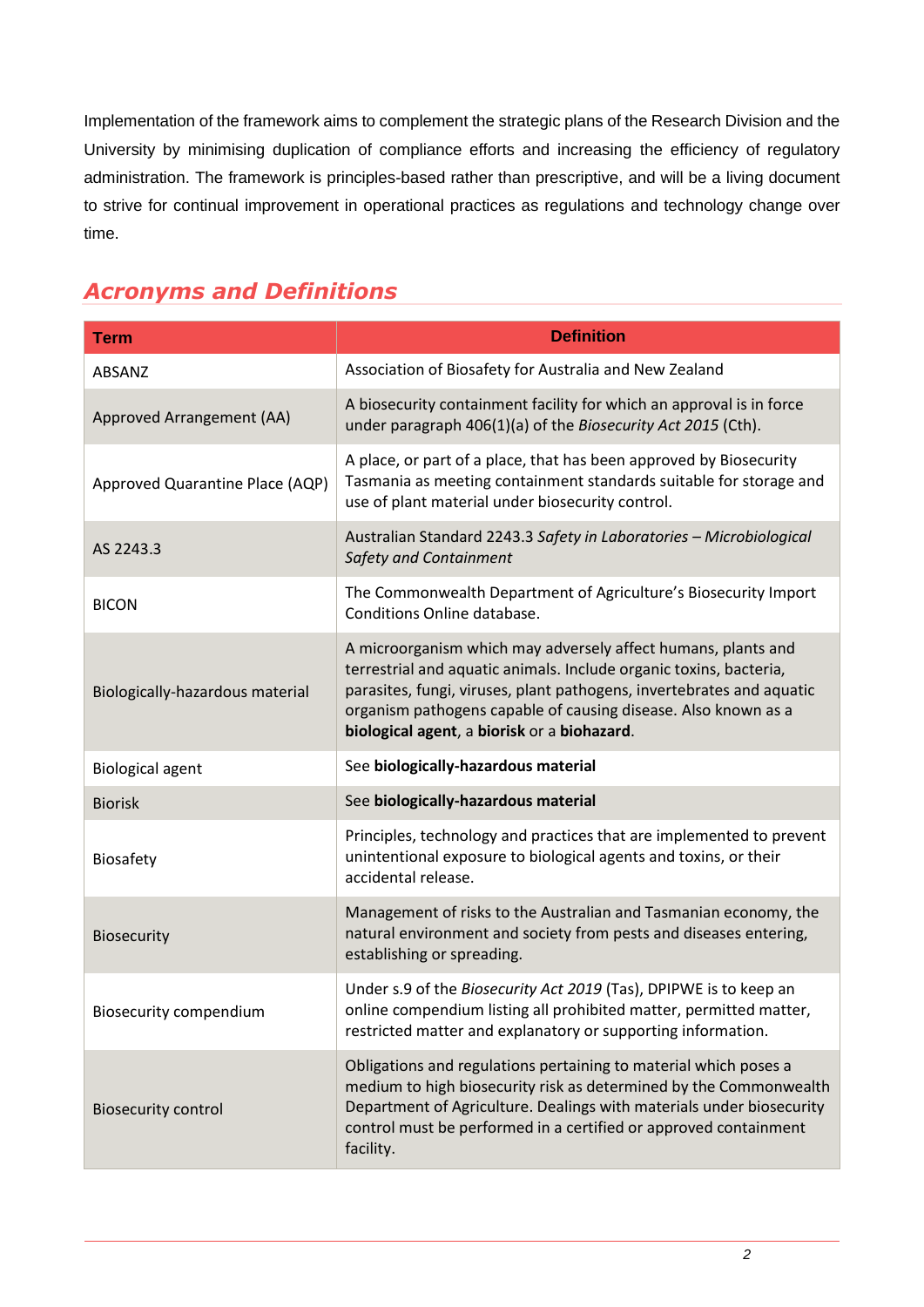| <b>Biosecurity event</b>                         | The presence in Tasmania, or part of Tasmania, of prohibited matter,<br>a disease, or an invasive pest. Defined in s.10 of the Biosecurity Act<br>2019 (Tas).                                                                                                                                                               |
|--------------------------------------------------|-----------------------------------------------------------------------------------------------------------------------------------------------------------------------------------------------------------------------------------------------------------------------------------------------------------------------------|
| <b>Biosecurity Industry Participant</b><br>(BIP) | A person or organisation who is the holder of the approval of an<br>Approved Arrangement with the Department of Agriculture under the<br>Biosecurity Act 2015 (Cth). The University of Tasmania is a Biosecurity<br>Industry Participant.                                                                                   |
| <b>Biosecurity matter</b>                        | Organisms, contaminants, plant or animal products, or diseases as<br>defined in s.12 of the Biosecurity Act 2019 (Tas).                                                                                                                                                                                                     |
| <b>Biosecurity Tasmania</b>                      | The Tasmanian biosecurity regulator; part of DPIPWE.                                                                                                                                                                                                                                                                        |
| CAR                                              | Corrective Action Request from the Department of Agriculture                                                                                                                                                                                                                                                                |
| <b>CEN</b>                                       | European Committee for Standardisation                                                                                                                                                                                                                                                                                      |
| <b>Containment Facility</b>                      | A facility constructed to meet the standards of AS2243.3.<br>Containment facilities may be certified by the OGTR (PC1 to PC4 level)<br>or by the Department of Agriculture (Approved Arrangements).                                                                                                                         |
| <b>CWA</b>                                       | <b>CEN Workshop Agreement</b>                                                                                                                                                                                                                                                                                               |
| <b>DAWE</b>                                      | Commonwealth Department of Agriculture, Water and the<br>Environment                                                                                                                                                                                                                                                        |
| Dealing                                          | An activity performed with, or on, a genetically modified organism,<br>biological agent or material under biosecurity control. Defined in s.10<br>of the Gene Technology Act 2000 (Cwth) and s.14 of the Biosecurity<br>Act 2019 (Tas).                                                                                     |
| <b>DIR</b>                                       | Dealing Involving Intentional Release. A dealing with a GMO which<br>involves the intentional release of the GMO to the environment. DIRs<br>require licencing and direct scrutiny from the OGTR, however, they<br>are currently prohibited in Tasmania under the Genetically Modified<br>Organisms Control Act 2004 (Tas). |
| <b>DNIR</b>                                      | Dealing Not Involving Intentional Release. A dealing with a GMO<br>which is conducted in a certified containment facility, but is of higher<br>risk than an NLRD and requires licencing and direct scrutiny from the<br>OGTR.                                                                                               |
| <b>DPIPWE</b>                                    | Tasmanian Department of Primary Industries, Parks, Water and the<br>Environment.                                                                                                                                                                                                                                            |
| Entry number                                     | A unique identifier issued by DAWE to a consignment of biosecurity<br>material imported to Australia under the conditions of an import<br>permit.                                                                                                                                                                           |
| Gene Technology                                  | Activities and techniques concerned with the expression of genes,<br>selection of organisms based on genetic variation, artificial<br>modification of genes and transfer of genes to new host organisms.<br>Also referred to as synthetic biology.                                                                          |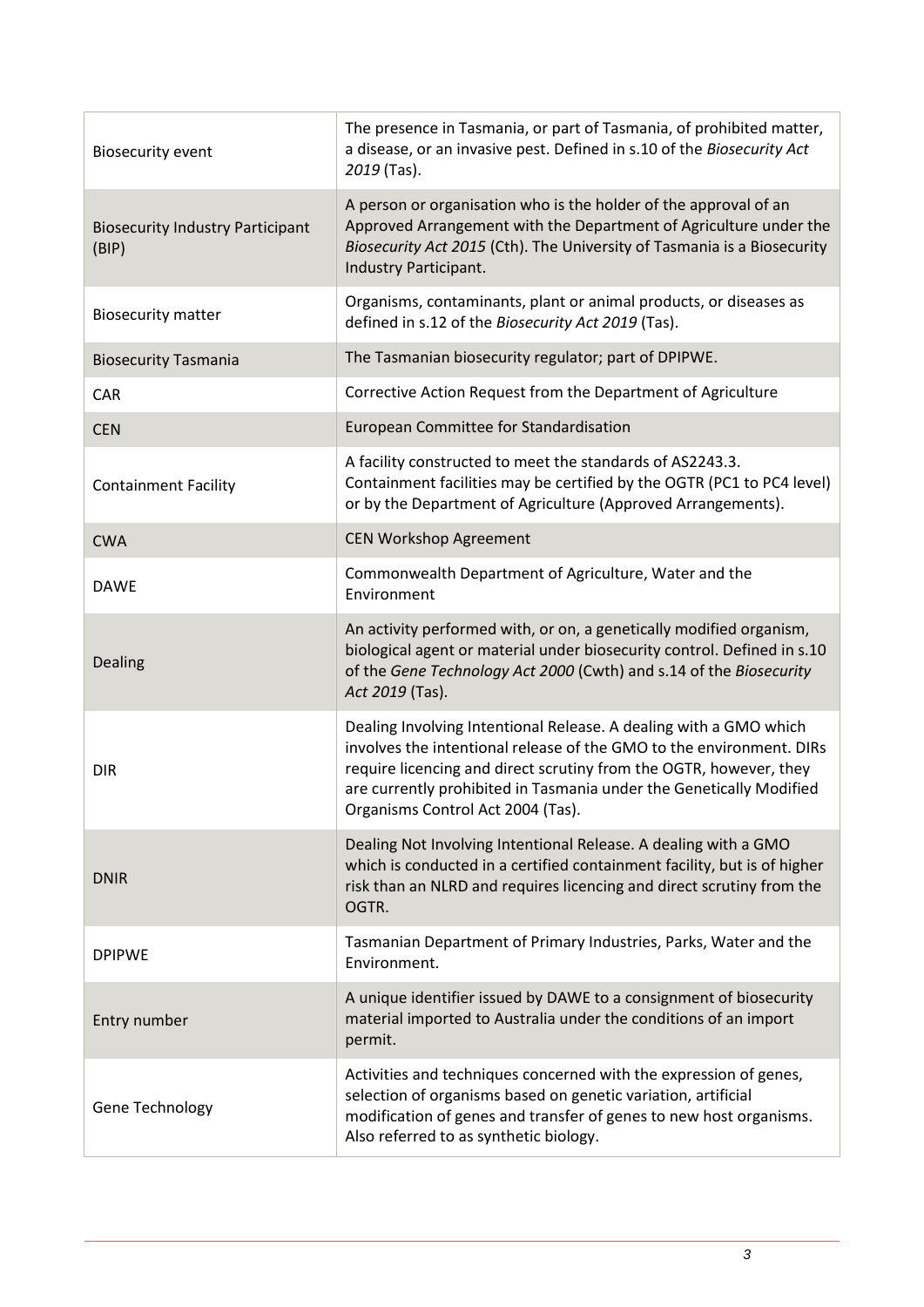| <b>GMO</b>                                           | Genetically Modified Organism. Defined specifically in the Gene<br>Technology Regulations 2001 (Cth).                                                                                                                                                                                        |
|------------------------------------------------------|----------------------------------------------------------------------------------------------------------------------------------------------------------------------------------------------------------------------------------------------------------------------------------------------|
| <b>IBC</b>                                           | Institutional Biosafety Committee. References in this document<br>pertain to the University of Tasmania Institutional Biosafety<br>Committee.                                                                                                                                                |
| <b>Import Permit</b>                                 | A permit issued by the Department of Agriculture for the import of<br>conditionally prohibited materials to Australia.                                                                                                                                                                       |
| <b>ISO</b>                                           | International Organisation for Standardisation                                                                                                                                                                                                                                               |
| <b>Licenced Dealing</b>                              | A DIR or DNIR which requires direct scrutiny from the OGTR.                                                                                                                                                                                                                                  |
| <b>NLRD</b>                                          | Notifiable Low Risk Dealing. A dealing with a GMO which does not<br>require direct scrutiny from the OGTR but must be assessed by an<br>Institutional Biosafety Committee. All NLRDs must be conducted in a<br>certified containment facility.                                               |
| <b>OGTR</b>                                          | Office of the Gene Technology Regulator                                                                                                                                                                                                                                                      |
| Permitted matter                                     | Biosecurity matter which does not pose a biosecurity risk to Tasmania<br>or part of Tasmania. Defined in s.19 of the Biosecurity Act 2019 (Tas).                                                                                                                                             |
| <b>Physical Containment (PC)</b>                     | Guidelines for the design, construction and operation of biological<br>containment facilities outlined in AS2243.3                                                                                                                                                                           |
| Prohibited matter                                    | Biosecurity matter which poses a significant biosecurity risk to<br>Tasmania or part of Tasmania. Defined in s.20 of the Biosecurity Act<br>2019 (Tas).                                                                                                                                      |
| Regulated biological materials                       | Any material which may be genetically-modified, subject to regulation<br>by an Act of Parliament or subordinate regulation (including<br>Biosecurity Material, but excluding narcotics or scheduled<br>substances).                                                                          |
| Restricted matter                                    | Biosecurity matter which is not permitted matter or prohibited<br>matter. Defined in s.21 of the Biosecurity Act 2019 (Tas)                                                                                                                                                                  |
| <b>Risk Group</b>                                    | A system of classification of microorganisms according to the degree<br>of risk. Defined in s.3.2 of AS2243.3.                                                                                                                                                                               |
| <b>Security Sensitive Biological</b><br>Agent (SSBA) | Security Sensitive Biological Agent. SSBAs are high-risk biological<br>agents which have the potential to cause significant damage to<br>human health, the environment and the Australian economy. At<br>present, there are no facilities at the University which may store or<br>use SSBAs. |
| <b>TBIRD</b>                                         | Tasmanian Biosecurity Import Requirements Database.                                                                                                                                                                                                                                          |
| <b>TSD</b>                                           | The OGTR's Transport, Storage and Disposal guidelines.                                                                                                                                                                                                                                       |
| Toxin                                                | A small, poisonous molecule produced by a biological agent.                                                                                                                                                                                                                                  |
| University                                           | All references to the University relate to the University of Tasmania.                                                                                                                                                                                                                       |
| <b>WHO</b>                                           | World Health Organisation                                                                                                                                                                                                                                                                    |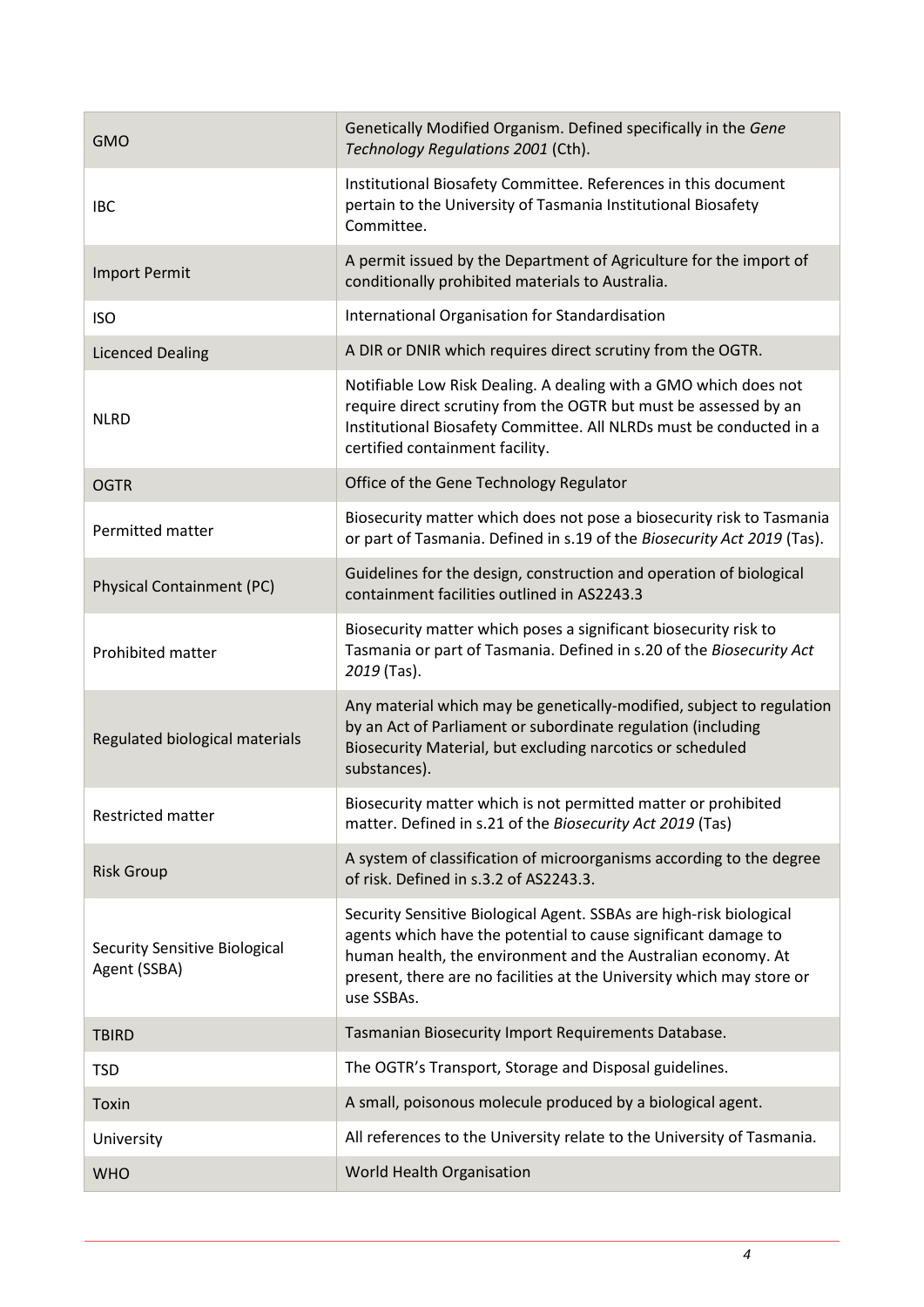## <span id="page-6-0"></span>*Legislation*

The two key Commonwealth instruments relating to this framework are:

- the *Biosecurity Act 2015,* which provides for managing biosecurity risks and emergencies, specifically concerning the risk of exotic pests or infectious diseases entering Australia, becoming established or spreading, and;
- the *Gene Technology Act 2000*, which aims to protect the health and safety of people, and to protect the environment, by identifying risks posed by or as a result of gene technology, and by managing those risks through regulating certain dealings with GMOs.

These instruments sit at the top level of the legislative environment surrounding biosecurity and gene technology, as shown in Figure 1.



*Figure 1: The biosafety, biosecurity and gene technology legislative environment. This framework adopts a management system approach to identify, understand and address risks.*

Tasmanian legislation also provides for the management of biosecurity and gene technology at the state level. The *Biosecurity Act 2019* (Tas) was assented in 2019 and replaces seven previous acts relating to plant and animal biosecurity.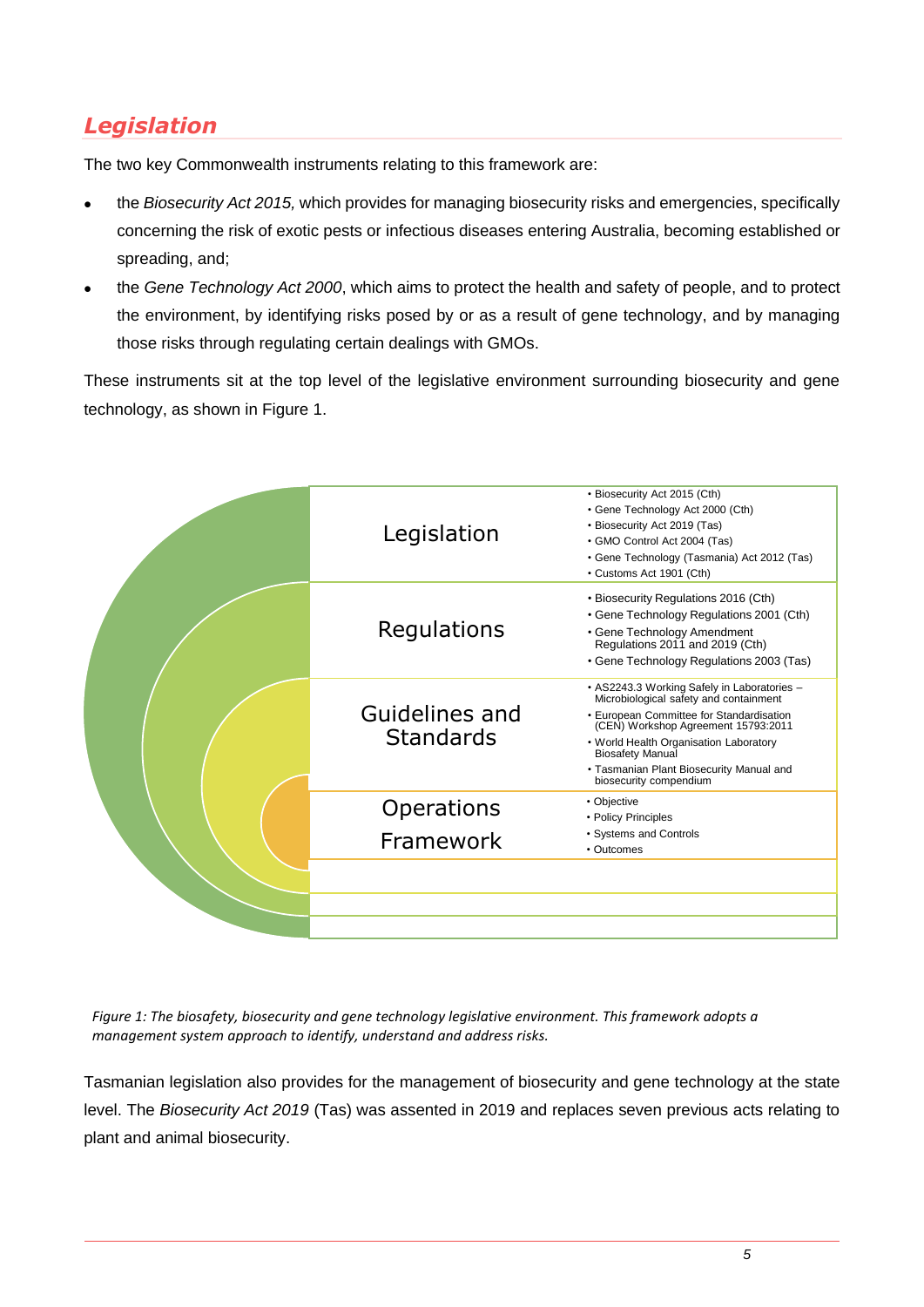An amendment to the *Genetically Modified Organisms Control Act 2004* (Tas) was also assented in 2019, and provides for a ten-year extension to Tasmania's moratorium on the release of GMOs to the environment. This impacts the potential for the University of Tasmania to apply for DIR licences from the OGTR in the state, as intentional release of GMOs is currently prohibited.

While not directly related to gene technology or biosafety, the *Customs Act 1901* relates to biosecurity in regard to certain provisions for the import of goods from outside Australia.

#### <span id="page-7-0"></span>*Regulations*

The *Biosecurity Act 2015* and *Gene Technology Act 2000* are supported by comprehensive regulations (the *Biosecurity Regulations 2016* and *Gene Technology Regulations 2001* respectively) which describe requirements for effective risk management and penalties for non-compliance.

Regulations to accompany the *Biosecurity Act 2019* (Tas) are yet to be developed, although it is anticipated that this will occur in 2020, along with the creation of a biosecurity compendium – an online resource detailing requirements for importing a variety of risk materials to Tasmania. The *GMO Control Act 2004* (Tas) enforces the *Gene Technology Regulations 2001* for conducting dealings with GMOs in Tasmania.

#### *Biosecurity Regulations 2016*

To manage the risks to the Australian and Tasmanian economy, the natural environment and society from pests and diseases entering, establishing or spreading, the *Biosecurity Regulations 2016* outline restrictions to the import of certain goods to Australian Territories. In general terms, the regulations restrict or conditionally prohibit the import of risk materials by stipulating conditions for the inspection, treatment and/or containment of these materials in a facility approved by the Department of Agriculture (an Approved Arrangement). The potential risk of imported materials is established through evidence-based assessments known as a Biosecurity Import Risk Analyses (BIRA), which are conducted by the Department of Agriculture. The chain of custody of risk materials must be documented, and compliance with conditions is audited by the Department at least once per year.

#### *Gene Technology Regulations 2001*

The *Gene Technology Regulations 2001* outline restrictions for certain dealings with GMOs and gene technology via an accreditation and licencing system. It adopts a co-regulatory model whereby accredited organisations must have access to an Institutional Biosafety Committee which can provide approval for low risk dealings to be conducted in containment facilities. Higher risk dealings, and those involving intentional release to the environment, require direct scrutiny by the regulator.

## <span id="page-7-1"></span>*Guidelines and Standards*

Australian biosecurity and gene technology regulations are underpinned by guidelines and standards, which provide a descriptive, outcome-focussed system for managing risks associated with biological agents.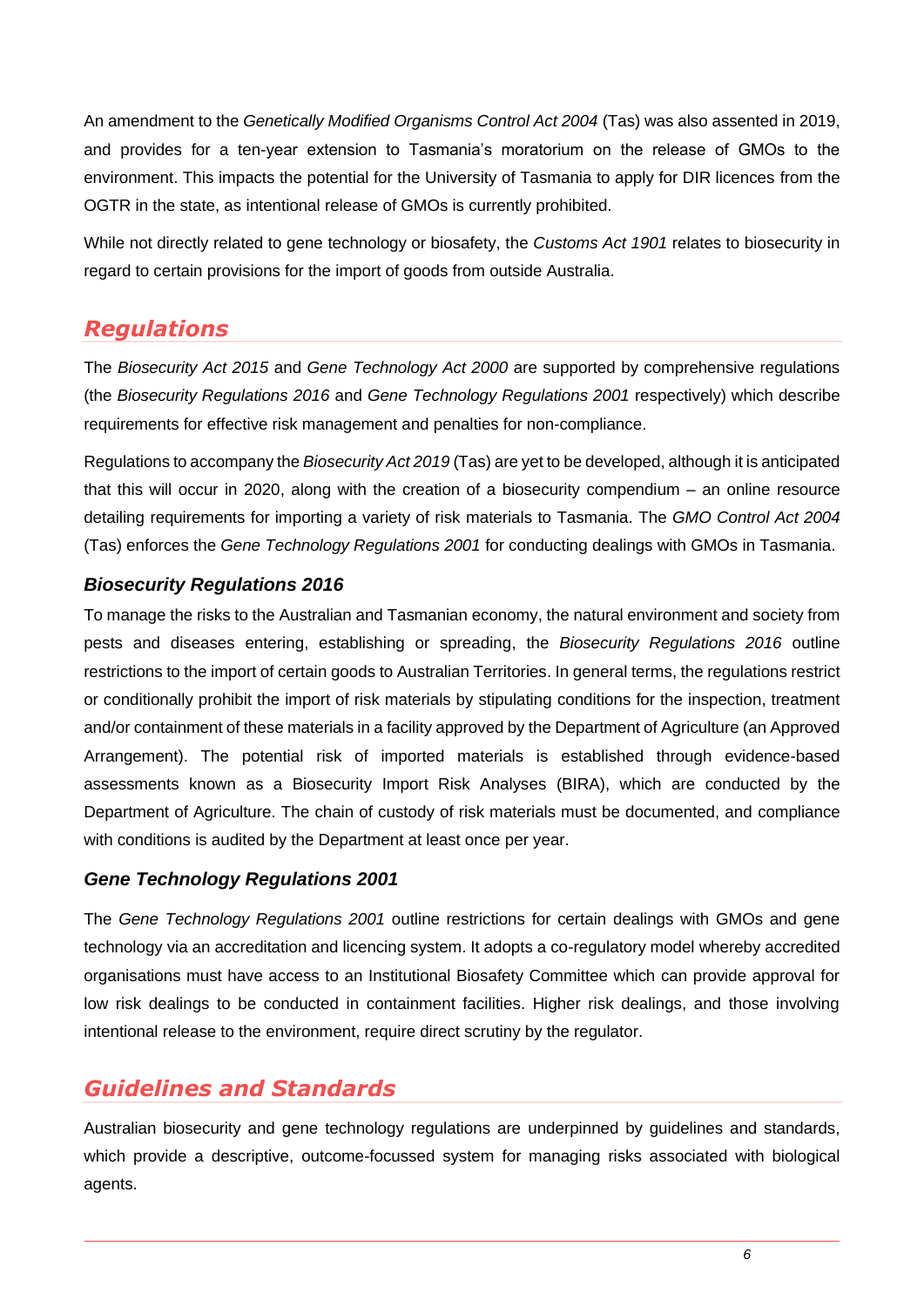Compliance with Australian Standard 2243.3 *Safety in Laboratories – Microbiological Safety and Containment* ("AS2243.3") is enforced by both the *Biosecurity Regulations 2016* and the *Gene Technology Regulations 2001*, and provides an outline of requirements for construction and operation of containment facilities. It also categorises microbiological agents into risk groups based on their individual and community risk. Compliance with this standard is a condition for the issue of import permits and other approvals relating to gene technology and imported biological materials.

The CEN Workshop Agreement (CWA) 15793:2011 – *Laboratory Biorisk Management*, developed by the European Committee for Standardisation, is a management system for controlling risk to human health from microbiological agents. The CWA is under consideration for upgrade to an ISO standard in 2020, and is widely recognised as defining international best practices for biorisk management.

The World Health Organisation Biosafety Manual (3<sup>rd</sup> ed.) provides information and fundamental concepts to encourage the development of management systems and codes of practice for handling pathogenic microorganisms in laboratories. The manual complements AS2243.3 and is a useful reference which may be used to guide the implementation of systems and controls within the framework.

The Tasmanian Plant Biosecurity Manual gives practical expression to current Tasmanian biosecurity legislation, and assist businesses and the general public to comply with Tasmanian law. It is prescriptive, and specifies the measures required to fulfil legislative requirements. It is anticipated that the Plant Biosecurity Manual will be replaced by a biosecurity compendium once updated regulations are in place.

This framework draws on these guidelines and standards to recommend a systematic approach to biosafety, biosecurity and gene technology risk control, and identify where responsibility lies for management of risks. It applies to activities conducted at the University of Tasmania which are governed by the overarching legislation and regulations listed.

## <span id="page-8-0"></span>*Framework Outline and Objective*

The framework is built on a hierarchical pyramid of controls broken up into:

- a high-level objective;
- foundation policy principles;
- systems and controls recommended to fulfil policy principles, and
- desired outcomes to demonstrate success.

Figure 2 describes the pyramid of controls.

The pyramid is capped by the objective to define and implement best-practices for identifying, understanding and addressing risks to human health, primary production and the natural environment arising from the use of gene technology, biologically-hazardous materials and imported materials at the University of Tasmania. The objective provides an overarching vision to define relevant policy principles and systems to deliver the outcome goals.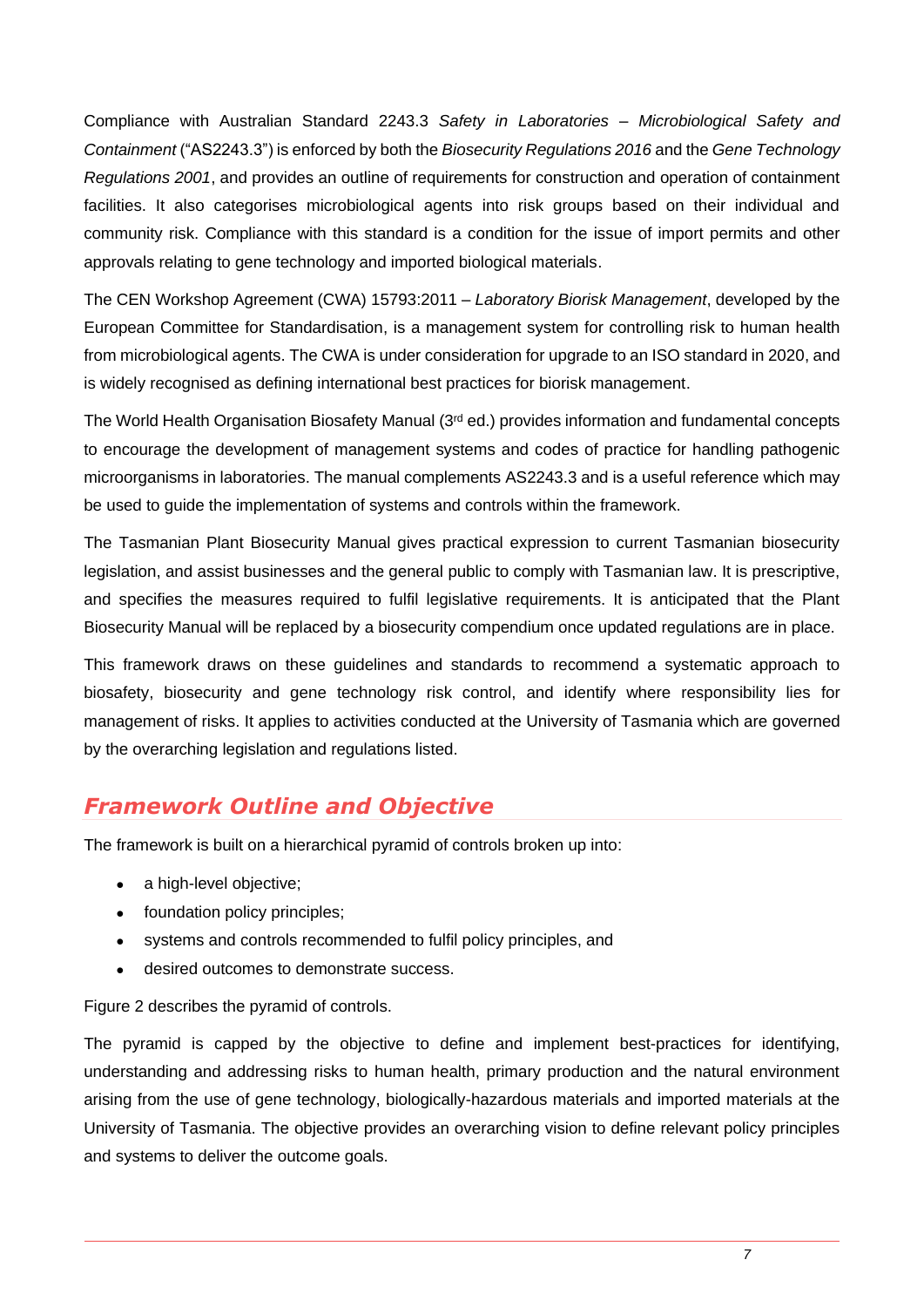## **Objective**

**Policy** 

principles

**Define and implement best-practices for identifying, understanding and addressing risks to human health, primary production and the natural environment arising from the use of gene technology, biologically-hazardous materials and imported materials at the University of Tasmania.**

- ➢ Activities are conducted in accordance with State and Commonwealth legislation and regulations, and follow best-practice
- ➢ Risks are identified and managed appropriately
- ➢ Governance and internal controls are effective and streamlined, and focus on enabling research through continuous improvement
- ➢ Stakeholders are informed, engaged and supported
- ➢ Systems and controls are complementary to overarching strategies

## Systems and **Controls**

Outcomes

- ➢ Maintenance of an effective Institutional Biosafety Committee
- ➢ Ongoing appointment of Biosafety and Biosecurity Officer
- ➢ Implementation of a Biologicals Users Group
- ➢ Single source of truth for information and record keeping
- ➢ Systematic and coordinated training and inductions
- $\triangleright$  Timely, objective reviews of the framework
	- ➢ Risk to human health, primary production and the natural environment is minimised
	- ➢ Compliance facilitates not hinders research activities
	- ➢ Stakeholders are engaged and informed
	- ➢ Positive recognition from collaborators and advisory and governance bodies

*Figure 2: Framework Pyramid of Controls*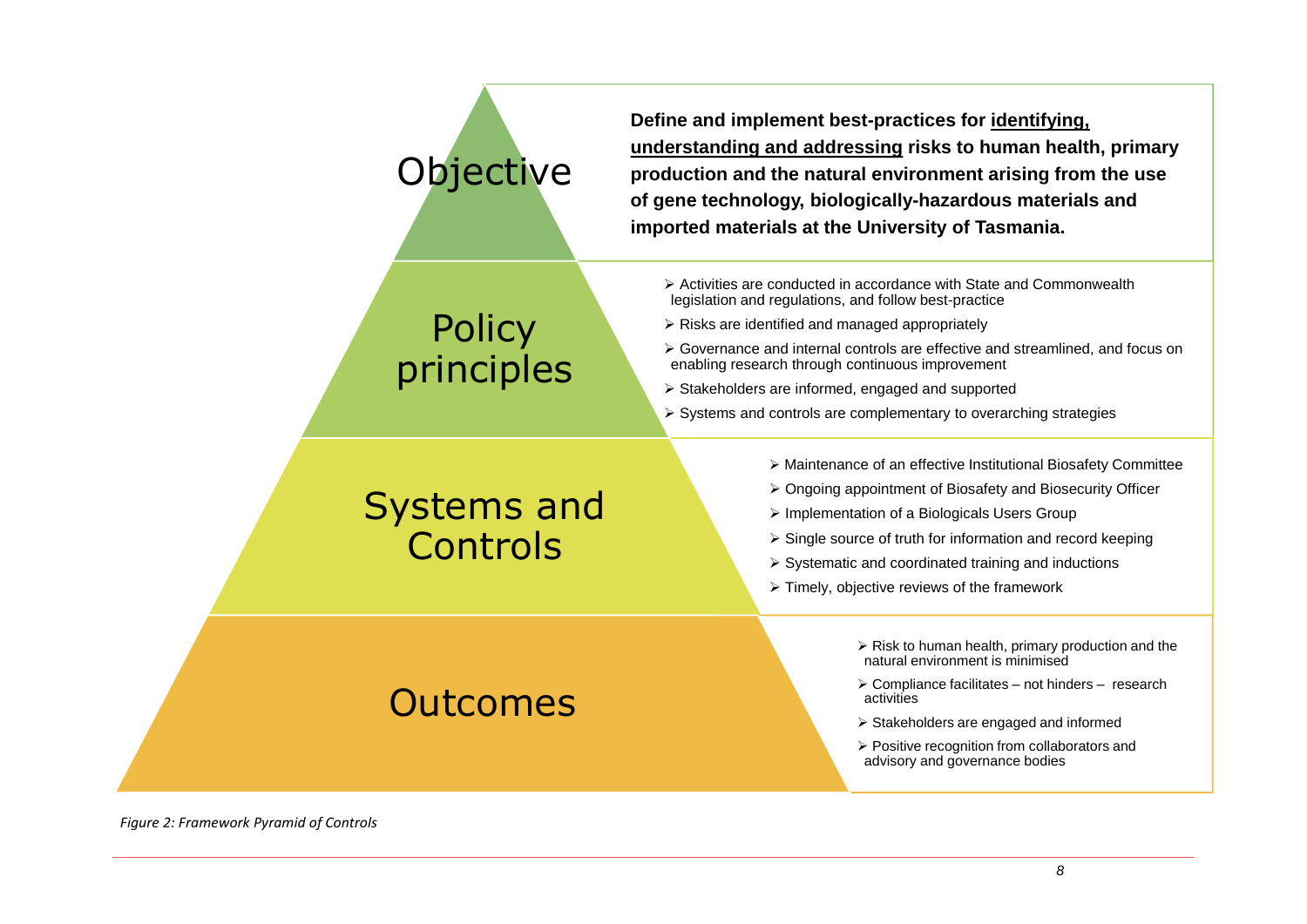## <span id="page-10-0"></span>*Policy Principles*

The framework lists five policy principles. These policy principles are descriptive and should be used to direct decision-making and operations to deliver the objective. They aim to complement the strategic direction of the University, and work in harmony with strategies of Colleges and Institutes. The policy principles are as follows:

## *1. Activities are conducted in accordance with State and Commonwealth legislation and regulations, and follow best practice*

The University has a range of legal obligations, and through the *Legal Compliance Framework*, ensures that it observes and complies with all statutory laws and regulations. The University must also provide demonstration to governance bodies that obligations are met and/or managed effectively. This policy principle complements the *Legal Compliance Framework* and promotes the documented use of best practices, such as Australian and international standards, to guide activities and conduct research in accordance with regulations.

#### *2. Risks are identified and managed appropriately*

Risks involved with gene technology, biologically-hazardous materials and imported materials may adversely affect human health, primary production and the natural environment, but also cause legal or reputational risk to the University from non-compliance or adopting substandard practices. It is crucial that all relevant risks are identified, assessed and managed appropriately to facilitate safe research activities at the University. Management of these risks is a shared responsibility – University management must provide a policy statement to recognise the special hazards associated with gene technology, biologicallyhazardous materials and imported materials; workers must implement the principles of risk assessment prior to commencement of dealings to demonstrate that hazards are controlled.

#### *3. Governance and internal controls are effective and streamlined, and focus on enabling research through continuous improvement*

For the framework to be implemented successfully, suitable governance mechanisms and internal controls must be implemented. In line with the University's strategic direction, it is appropriate for these to be guided by the value they add to stakeholders, and avoid unnecessary administrative duplication or red tape. Internal controls must enable – not inhibit – research activities to achieve the objective.

#### *4. Stakeholders are informed, engaged and supported*

Stakeholders, most importantly:

- Researchers and HDR students working with gene technology, biologically-hazardous materials and imported materials, and
- Facility Managers overseeing workplaces where this research is conducted,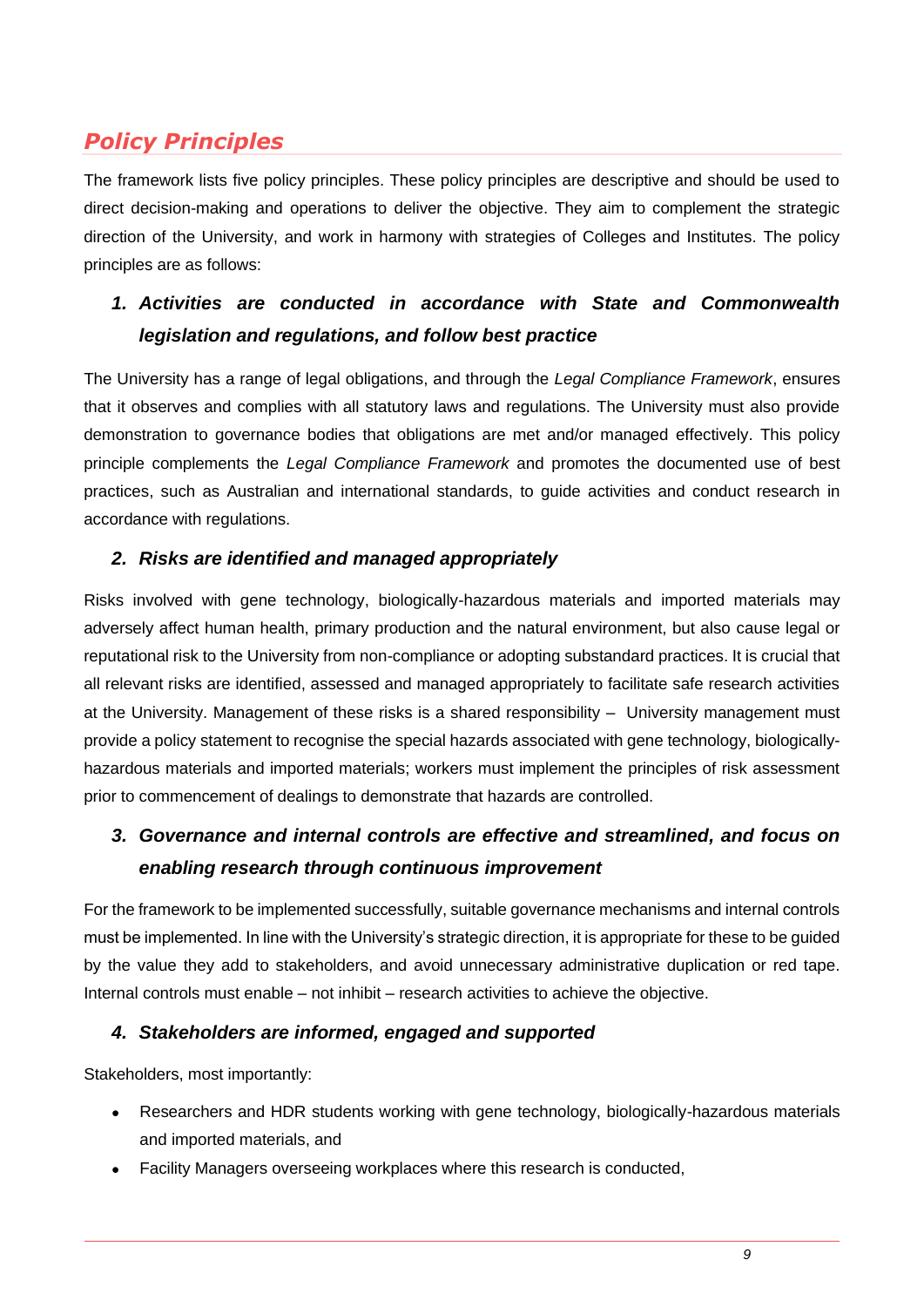are central to the adoption of the framework, and require accurate information and timely support. By ensuring their engagement, the importance of compliance, risk management and best practices can be disseminated to the broader University community, and the University's commitment to best practices can be demonstrated to potential collaborators.

#### *5. Systems and controls are complementary to overarching strategies*

The development and implementation of strategic plans at the University, College, Institute and Division levels provide context in which the framework must operate. Ensuring that systems and controls are complementary to overarching strategic initiatives aims to remove duplication of efforts and facilitate framework acceptance and uptake.

## <span id="page-11-0"></span>*Systems and Controls*

The systems and controls section of the framework provides recommendations for actions required to deliver the objective. These are split into six priority areas, and are guided by the policy principles. In line with the principal of continuous improvement, it is anticipated that implementation of the controls listed below will be completed. New systems, controls and actions will emerge to address regulatory changes, new research areas, developing risks and technological advances.

#### *1. Maintenance of an effective Institutional Biosafety Committee*

The Institutional Biosafety Committee (IBC) is the authoritative body at the University regarding dealings involving the *Gene Technology Act 2000*, and is established in accordance with the guidelines issued by the OGTR under section 98 of the Act. The Committee is made up of invited University staff and external representatives.

The IBC should:

- Assess proposed low-risk dealings with genetically modified organisms to be conducted by the University and other accredited organisations as appropriate;
- Monitor national and international guidelines and standards to define and recommend best practices;
- Take a broad and proactive role in advising how activities involving gene technology, biologicallyhazardous materials and imported materials are used at the University, including implementation and maintenance of risk assessment resources;
- Maintain a reporting line to Research Division management;
- Provide high-level regulatory advice to University management as required, and
- Facilitate the implementation of University-wide procedures and guidelines regarding legislative compliance and best practice.

The terms of reference for the IBC were rewritten in 2018 to implement this control, and will be reviewed annually to ensure they remain fit for purpose.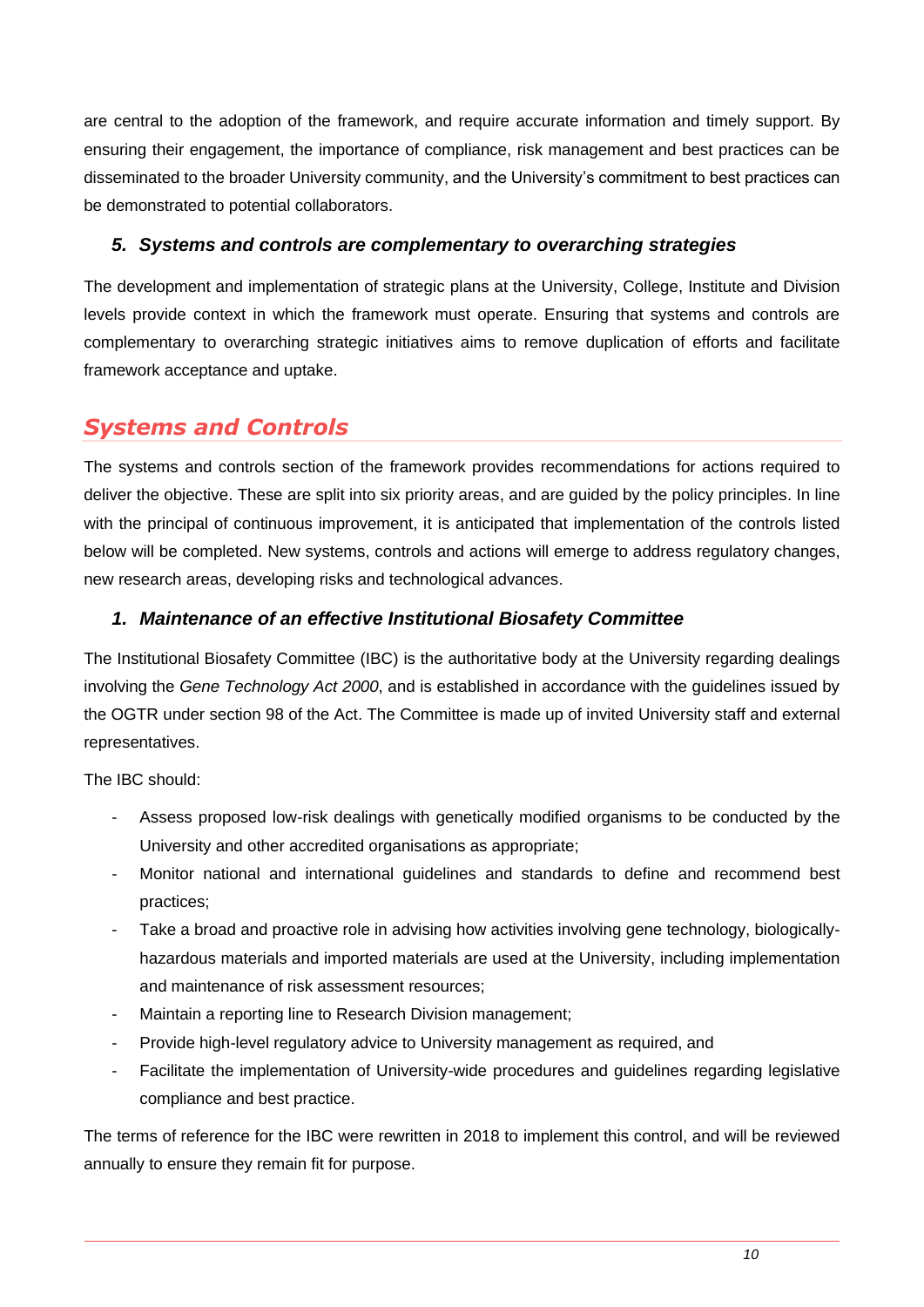#### *2. Ongoing appointment of a Biosafety and Biosecurity Officer*

A provision of AS2243.3 is that a Biological Safety Officer shall be contactable to provide advice and guidance on microbiological safety. While the responsibilities of the Biological Safety Officer are not prescribed, the University's Biosafety and Biosecurity Officer is the most appropriate person to provide relevant advice and guidance.

The Biosafety and Biosecurity Officer should:

- Take ownership of the framework and champion the policy principles amongst stakeholders;
- Provide advice to stakeholders when planning research activities to assess and minimise risks;
- Advise or participate in reporting, investigation and follow-up on non-compliance events;
- Ensure that relevant and current information is available to stakeholders, and
- Contribute to the development and delivery of training activities.

To achieve these recommendations, the Biosafety and Biosecurity Officer should have a sufficient level of delegation to administer relevant activities, and be allocated sufficient time and resources to perform their job effectively. The Biosafety and Biosecurity Officer should be independent from a College, and have direct access to University management when necessary.

The Biosafety and Biosecurity Officer position was made ongoing in 2019 to implement this control.

#### *3. Implementation of a Biologicals Users Group*

Consultation and communication are key parts of an effective management system. Maintaining a user group of empowered stakeholders provides an opportunity for disseminating information, training opportunities and consultation activities in a coordinated and documented way.

The Biological Users Group should:

- Have no barriers to membership, nor be compulsory;
- Establish the notion that risk and compliance management regarding biosafety, biosecurity and gene technology is a distributed – not centralised – responsibility;
- Include representation from the IBC to provide the means to escalate risk-related concerns;
- Share experiences and resources, and provide a forum to discuss operational requirements, safe working procedures, risk management controls and regulatory updates;
- Avoid a 'blame culture', and provide members with a friendly environment to discuss operational best practices and approaches to improve work safety;
- Provide opportunities to stakeholders to extend their skills and knowledge to enhance the collective understanding of risks, regulatory requirements and obligations, and
- Be consulted and have involvement in reviews of the framework and updates to recommendations.

A biological users group was launched in 2019 to implement this control.

#### *4. Single source of truth for information and record keeping*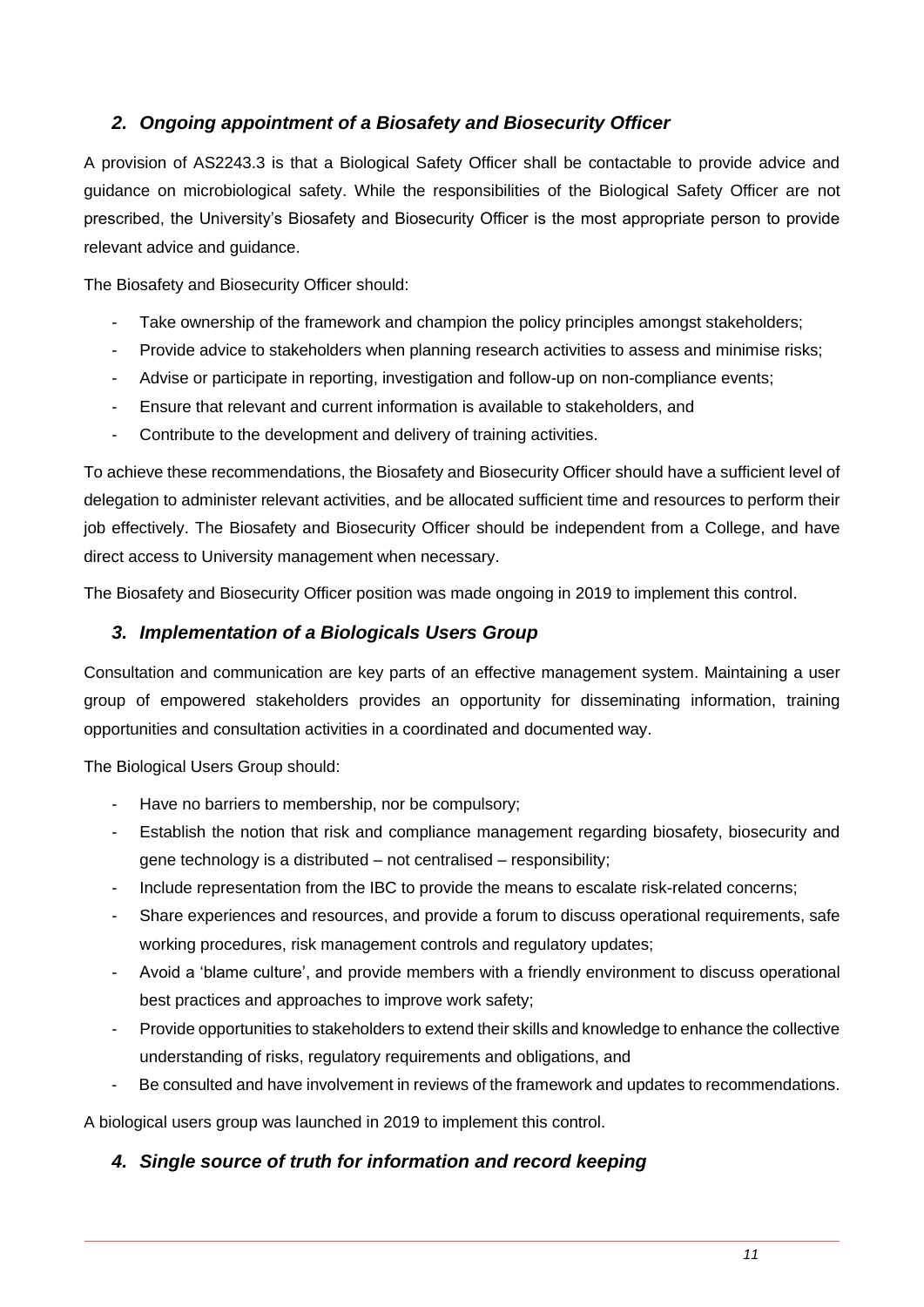It is imperative that stakeholders are supported with accurate, timely and relevant information relating to risks, regulations and obligations. To minimise confusion and duplication, a single source of truth for this information should be provided. It is recommended that this be achieved through webpages hosted centrally within the Research Division website.

Regulatory requirements require accurate and comprehensive recordkeeping to be undertaken by accredited organisations. This is best achieved using digital tools, and should include the maintenance of:

- An electronic management system for tracking GMOs, imported materials and biologicallyhazardous materials;
- A repository of assessment records for dealings approved by the IBC;
- Internal and external audit reports, non-compliances and auditor recommendations;
- A comprehensive list of facilities where relevant activities may be undertaken.

A suite of new webpages and a repository of IBC assessment records was launched in 2019 to commence implementation of this control.

To further support a lean approach to record keeping and managing compliance obligations, minimising the number of DAWE Import Permits issued to the University is recommended. It is anticipated that this will be achieved between 2020-2022 as current permits expire and can be replaced.

#### *5. Systematic training and inductions*

To identify risks and manage them appropriately, requirements and procedures for training staff, students and visitors must be established, maintained and updated regularly. To minimise duplication of effort and maximise value for stakeholders, training resources should be coordinated across Colleges, and should address:

- How training needs for staff and students are established and provided;
- How risks from imported biological material, gene technology and biological agents are defined and controlled;
- How effective implementation of training is measured;
- Means to restrict access to facilities and materials to ensure activities are not conducted by staff and students who are not trained, and
- Provisions for appropriately maintaining training records.

Documented risk assessment resources and behavioural obligations are also recommended, and may be achieved via the publication of a University Biosafety Manual, which may be annexed within operations manuals of each relevant facility.

Information resources should:

- Be publicly accessible (ie. not on an intranet page or behind a secure login) to display the University's commitment to following best practice;
- Be updated regularly;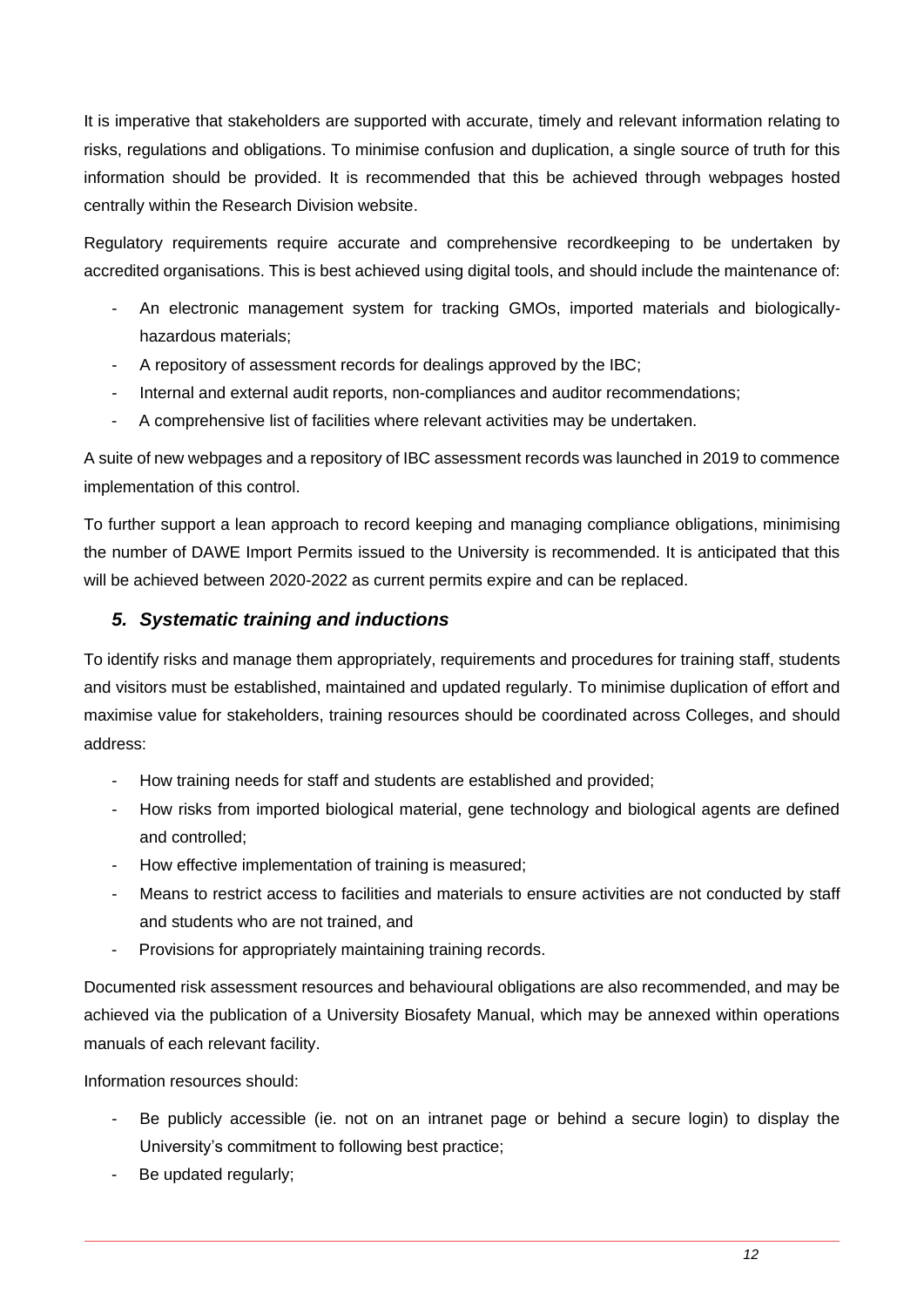- Be written in plain English and include contemporary definitions of key terms, and
- Be reviewed during routine facility audits.

#### *6. Timely, objective reviews of the framework*

It is critical that the framework is reviewed at timely intervals, at least annually, to ensure it remains fit-forpurpose, effective and reflective of prevailing regulations and emerging technology. Framework reviews should:

- Be consultative, and incorporate feedback via the biologicals users group and relevant stakeholders;
- Assess opportunities for improvement in the context of aiming to address risks, deliver value for stakeholders and maintenance of adequate resourcing, and
- Include information sourced from facility audits, non-compliance events, status of risk assessment activities, follow-up actions from previous reviews and results of incident investigations.

## <span id="page-14-0"></span>*Outcomes and Indicators of Success*

The framework lists four outcomes which are anticipated to result from the implementation of the systems and controls. These outcomes are:

- Risk to human health, primary production and the natural environment is minimised;
- Compliance facilitates not hinders research activities;
- Stakeholders are engaged and informed, and
- Positive recognition from collaborators and advisory and governance bodies.

These outcomes represent positive benefits arising from the implementation of the framework, and represent the result of achieving the framework objective.

The following indicators may be used to establish whether the outcomes have been achieved:

#### *Leading Indicators*

- Timely submission of applications for import permits and avoidance of a 'just-in-time' culture towards obtaining permits and approvals to conduct research;
- Strong and/or increasing uptake of training opportunities;
- Growing membership of biologicals users group;
- Increased volume of enquiries directed to Biosafety and Biosecurity Officer;
- Increased number of Exempt Dealing and NLRD applications submitted to IBC, and
- Consolidation of import permit applications into broad institutional permits, and an increased number of requests to access institutional permits.

#### *Lagging Indicators*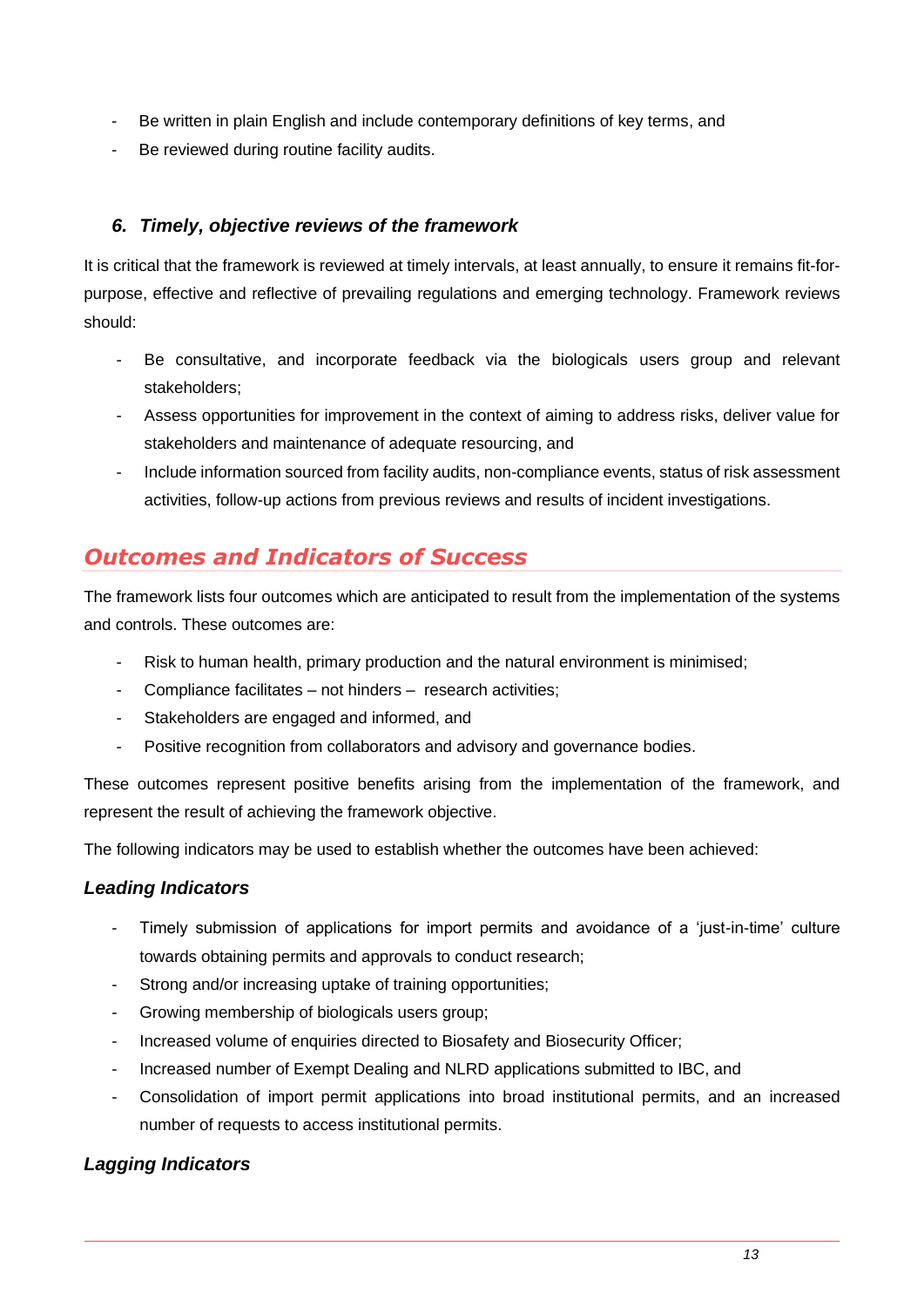- Stakeholder satisfaction expressed during consultation opportunities;
- Facility compliance audit pass rate approaching 100%;
- Reduction in non-compliance events to negligible levels;
- Higher quality of applications submitted to IBC;
- Past performance, e.g. stakeholder satisfaction, audit success, better quality of NLRD applications;
- Timely achievement of annual deliverables listed in IBC Terms of Reference, and
- Increase in containment facility utilisation.

#### <span id="page-15-0"></span>*Scope*

While broad in nature, and applicable to areas outside biosafety, biosecurity and gene technology, the framework seeks to define systems to control the risks associated with the acquisition, use and disposal of material under biosecurity control, genetically modified organisms, microbiological agents and toxins at the University.

| In scope                                                                                                                                                                                                                                                                                                                                                                                                                                                                      | <b>Out of scope</b>                                                                                                                                                                                                                                                                                                                                                                                                                                                                                                                                                                                                                                                                                      |
|-------------------------------------------------------------------------------------------------------------------------------------------------------------------------------------------------------------------------------------------------------------------------------------------------------------------------------------------------------------------------------------------------------------------------------------------------------------------------------|----------------------------------------------------------------------------------------------------------------------------------------------------------------------------------------------------------------------------------------------------------------------------------------------------------------------------------------------------------------------------------------------------------------------------------------------------------------------------------------------------------------------------------------------------------------------------------------------------------------------------------------------------------------------------------------------------------|
| All research activities (and the University<br>facilities in which they are conducted) which<br>involve:<br>Material under biosecurity control,<br>$\circ$<br>including the import of risk material to<br>Tasmania or Australia;<br>Genetically modified organisms<br>(as<br>$\circ$<br>defined by the Gene Technology<br>Regulations 2001), gene technology and<br>synthetic biology;<br>Microorganisms and toxins classified into<br>$\circ$<br>risk groups 1-4 (AS2243.3). | Security sensitive biological agents (SSBAs)<br>$\blacksquare$<br>Hazardous chemicals and dangerous goods<br>$\blacksquare$<br>Activities occurring at partner organisations<br>Agreements between the University and state<br>government (e.g. response to biosecurity<br>emergencies by TIA staff)<br>National management plans for animal<br>movement, pest and disease control, and<br>surveillance<br>Farm and wildlife biosecurity<br>$\blacksquare$<br>Policy and procedure related to:<br>Public health;<br>$\circ$<br>Clinical trials;<br>$\circ$<br>Animal welfare;<br>$\circ$<br>Scheduled drugs and poisons (including<br>$\circ$<br>narcotics, medicinal cannabis<br>and<br>opium poppies). |

## <span id="page-15-1"></span>*Accountabilities and Responsibilities*

To realise the outcomes of the framework, responsibility for systems and controls must be taken by stakeholders. The table below divides responsibilities amongst stakeholders in line with the University's *Regulated and Hazardous Biological Materials Policy*.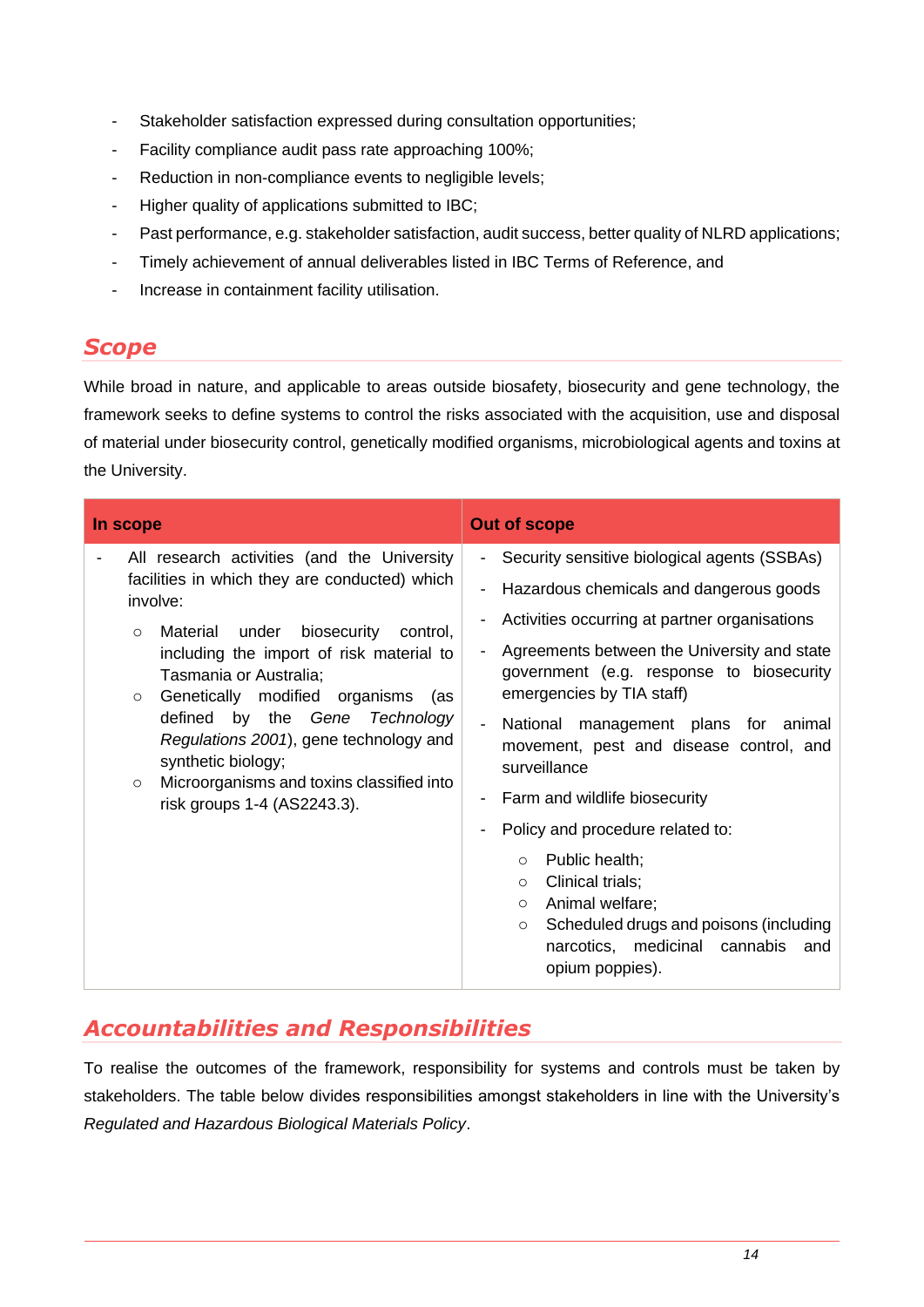| <b>Role</b>                                                  | <b>Responsibility</b>                                                                                                                                                                                                                                                                                                                                                    |  |  |  |
|--------------------------------------------------------------|--------------------------------------------------------------------------------------------------------------------------------------------------------------------------------------------------------------------------------------------------------------------------------------------------------------------------------------------------------------------------|--|--|--|
| <b>University</b><br>management                              | Maintain institutional accreditation from the OGTR under sections 91-98 of<br>the Gene Technology Act 2000.                                                                                                                                                                                                                                                              |  |  |  |
|                                                              | Sustain the resources and procedures necessary to enable effective<br>oversight of dealings. This includes resourcing and convening an IBC.                                                                                                                                                                                                                              |  |  |  |
|                                                              | Hold appropriate facility certifications to conduct activities with Regulated<br>Biological Materials. This includes Approved Arrangements, Physical<br>Containment certifications and Approved Quarantine Places.                                                                                                                                                       |  |  |  |
|                                                              | Employ a Biological Safety Officer (the "Biosafety and Biosecurity Officer") as<br>defined under Section 1.5.10 of AS2243.3.                                                                                                                                                                                                                                             |  |  |  |
|                                                              | Employ or nominate a staff member (the "Facility Manager") to be<br>accountable for each facility where dealings are performed.                                                                                                                                                                                                                                          |  |  |  |
|                                                              | Maintain a register of all current gene technology Exempt Dealings, NLRDs<br>and Licensed Dealings conducted by the University and assessed by the IBC.                                                                                                                                                                                                                  |  |  |  |
|                                                              | Provide access to training and continuing education to members of the IBC on<br>$\overline{\phantom{a}}$<br>relevant legislation and developing topics relating to biosafety, biosecurity<br>and gene technology.                                                                                                                                                        |  |  |  |
|                                                              | Ensure that facilities provided to staff and students conducting dealings are<br>$\blacksquare$<br>constructed and/or furnished to a standard which meets regulated<br>containment requirements appropriate to the dealings.                                                                                                                                             |  |  |  |
| <b>Institutional</b><br><b>Biosafety</b>                     | Comply with the conditions of accreditation as set out in the instrument of<br>accreditation issued by the OGTR.                                                                                                                                                                                                                                                         |  |  |  |
| <b>Committee</b>                                             | Assess and monitor dealings to ensure they are conducted in accordance<br>with legislation, regulations, Australian Standards, codes of practice,<br>University policies and licencing requirements. This includes reviewing risk<br>assessments where appropriate, and ensuring staff and students conducting<br>the research are adequately experienced and qualified. |  |  |  |
|                                                              | Inspect, or facilitate inspections of, all certified University facilities annually and<br>keep records of these inspections.                                                                                                                                                                                                                                            |  |  |  |
|                                                              | Provide guidance and training to Facility Managers, staff and students when<br>completing applications for relevant permits, licences, authorisations and<br>certifications for Dealings.                                                                                                                                                                                |  |  |  |
|                                                              | Develop, implement and maintain usage procedures, guidelines and training<br>materials relating to gene technology and GMOs, imported materials and<br>biologically-hazardous materials.                                                                                                                                                                                 |  |  |  |
|                                                              | Notify relevant authorities promptly of the occurrence or suspected<br>occurrence of Biosecurity Events or breaches of legislative or regulatory<br>compliance by the University.                                                                                                                                                                                        |  |  |  |
| <b>Biosafety and</b><br><b>Biosecurity</b><br><b>Officer</b> | Act as the primary contact between the University and relevant governing or<br>$\blacksquare$<br>advisory bodies (including the OGTR, DAWE, Biosecurity Tasmania and<br>ABSANZ).                                                                                                                                                                                         |  |  |  |
|                                                              | Manage the University's Biosecurity Industry Participant account with DAWE,<br>$\blacksquare$<br>including facilitating submission of import permit applications, compliance<br>agreements and facility certification applications.                                                                                                                                      |  |  |  |
|                                                              | Act as the IBC secretariat and provide strategic and operational support to<br>$\qquad \qquad \blacksquare$<br>the committee via Ex Officio membership.                                                                                                                                                                                                                  |  |  |  |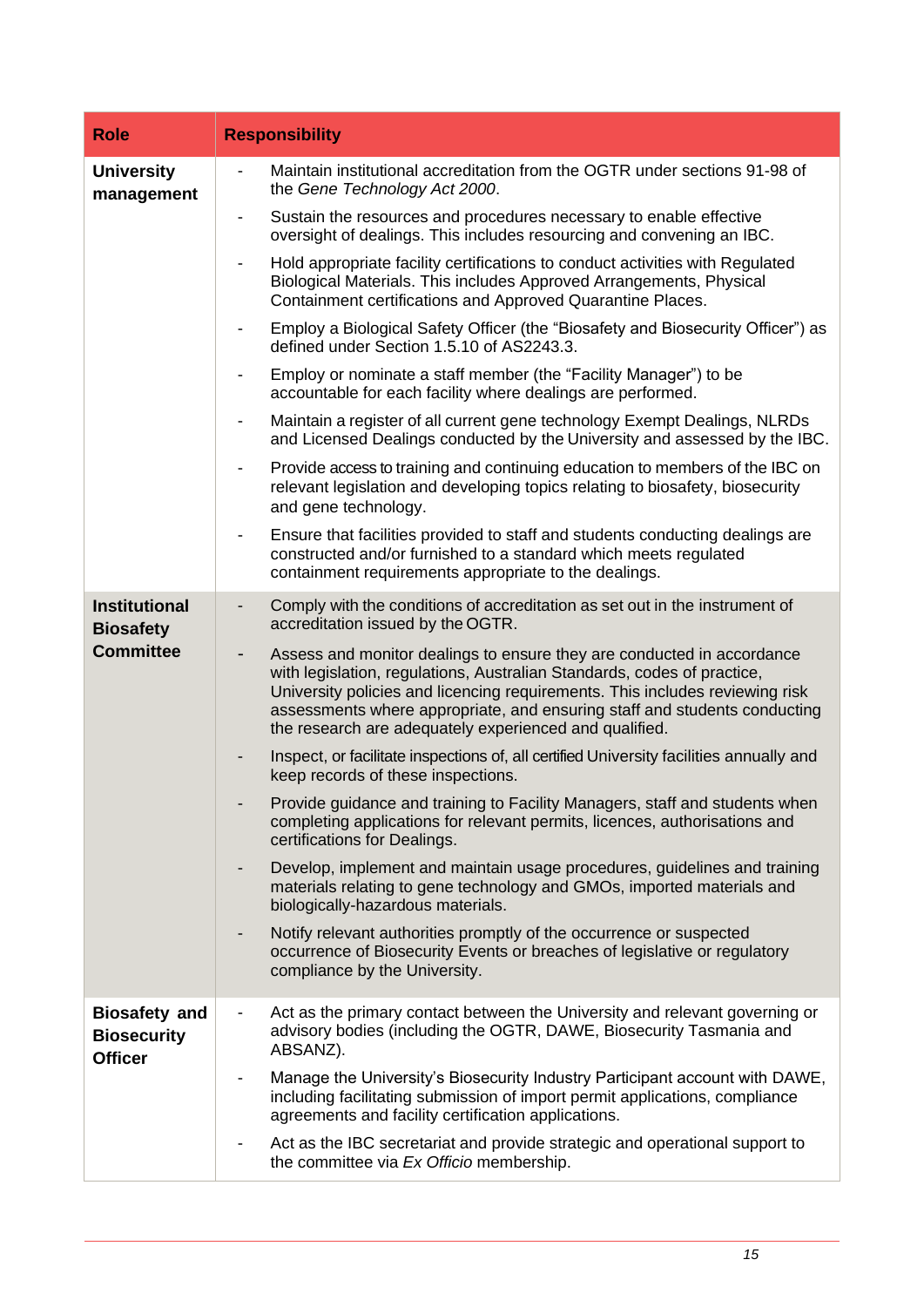|                                     | Maintain effective communication with the University's ethics committees to<br>$\overline{\phantom{a}}$<br>provide advice on issues pertaining to biosafety, biosecurity and gene<br>technology.                                                                                      |
|-------------------------------------|---------------------------------------------------------------------------------------------------------------------------------------------------------------------------------------------------------------------------------------------------------------------------------------|
|                                     | Maintain information resources for staff and students relating to biosafety,<br>$\overline{\phantom{a}}$<br>biosecurity and gene technology. This includes assisting the IBC with<br>development and implementation of user groups, procedures, guidelines and<br>training materials. |
|                                     | Prepare and disseminate Annual Reports to the OGTR, the University<br>$\qquad \qquad \blacksquare$<br>Research Committee (URC), and official communiques to relevant authorities<br>as required.                                                                                      |
|                                     | Guide and assist Facility Managers to rectify any Corrective Action Requests<br>$\qquad \qquad \blacksquare$<br>or non-conformances issued by regulatory authorities.                                                                                                                 |
|                                     | Endeavour to demonstrate good corporate citizenship by regularly submitting<br>$\qquad \qquad \blacksquare$<br>abstracts to relevant professional fora, and volunteering on ABSANZ<br>governance committees.                                                                          |
|                                     | Fill the role of Biological Safety Officer as defined in AS2243.3.<br>$\blacksquare$                                                                                                                                                                                                  |
| <b>Facility</b><br><b>Managers</b>  | Provide training and induction to users of their facility and ensure training<br>$\qquad \qquad \blacksquare$<br>materials are reviewed and updated regularly.                                                                                                                        |
|                                     | Manage and maintain their facility/facilities to ensure regulated containment<br>-<br>requirements appropriate for the dealings conducted within the facility are<br>implemented.                                                                                                     |
|                                     | Report any issues including breaches of containment, non-compliances, or<br>$\qquad \qquad \blacksquare$<br>condition which renders their facility unsuitable for use to the IBC and<br>Biosafety and Biosecurity Officer immediately.                                                |
|                                     | Follow direction and guidance issued by the Biosafety and Biosecurity Officer<br>$\qquad \qquad \blacksquare$<br>to rectify any Corrective Action Requests or non-conformances issued by<br>regulatory authorities in a timely manner.                                                |
|                                     | Maintain a working knowledge of guidelines, regulations and policies relating<br>$\qquad \qquad \blacksquare$<br>to activities occurring in their facility with assistance from the Biosafety and<br><b>Biosecurity Officer.</b>                                                      |
|                                     | Facilitate effective communication between academics responsible for<br>research activities and staff and students conducting dealings within their<br>facility.                                                                                                                      |
|                                     | Review risk assessments completed by staff and students conducting<br>-<br>dealings within their facility to ensure hazards are controlled.                                                                                                                                           |
| <b>Staff and</b><br><b>Students</b> | Obtain approval from the IBC, DAWE, Biosecurity Tasmania or any other<br>relevant regulatory body as required prior to conducting any dealings with<br>GMOs, gene technology, imported material or biologically-hazardous<br>material.                                                |
|                                     | Complete a risk assessment meeting the guidelines of Section 2.1.2 of<br>$\blacksquare$<br>AS2243.3 prior to conducting any dealings. Dealings may only be undertaken<br>after the risk assessment has been approved by the Facility Manager or the<br>IBC.                           |
|                                     | Seek guidance from the IBC, Biologicals Users Group or Biosafety and<br>Biosecurity Officer on any matters relating to biosafety, biosecurity or gene<br>technology where necessary.                                                                                                  |
|                                     | Ensure they are adequately trained and qualified to undertake the activities<br>related to any dealing they intend to conduct.                                                                                                                                                        |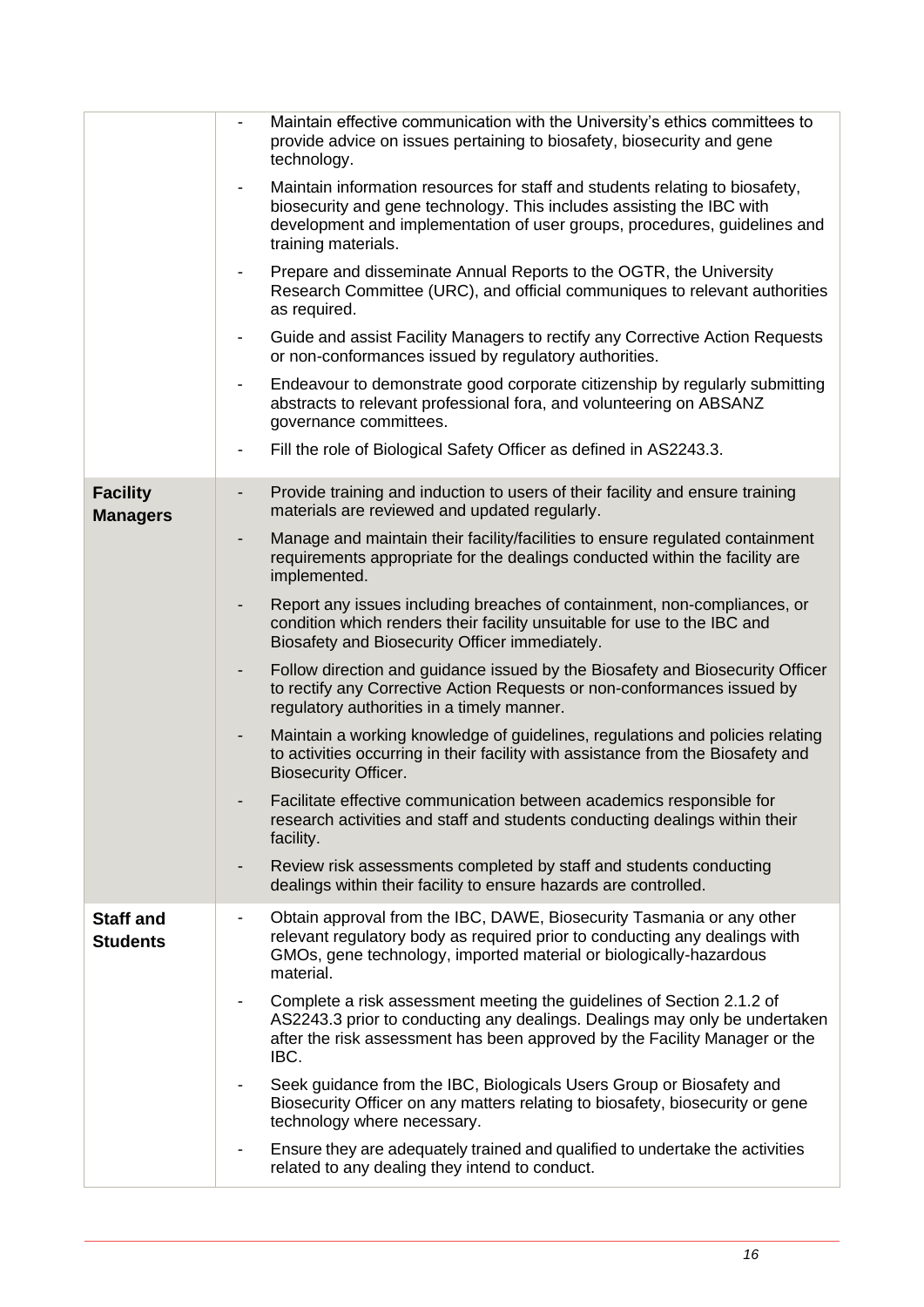|  | Comply with any related University policy, including the Legislative Compliance<br>$\overline{\phantom{0}}$<br>Policy, procedure or guideline, and any direction or condition of any certification,<br>licence, agreement or permit issued to them. This includes reporting the<br>occurrence or suspected occurrence of biosecurity events or breaches of<br>legislative or regulatory compliance that they may become aware of to the<br>IBC, Biosafety and Biosecurity Officer and Facility Manager promptly. |
|--|------------------------------------------------------------------------------------------------------------------------------------------------------------------------------------------------------------------------------------------------------------------------------------------------------------------------------------------------------------------------------------------------------------------------------------------------------------------------------------------------------------------|
|  | Conduct dealings only within appropriate facilities.<br>٠                                                                                                                                                                                                                                                                                                                                                                                                                                                        |
|  | Follow any direction or condition issued by the IBC, Biosafety and Biosecurity<br>۰<br>Officer or relevant Facility Manager.                                                                                                                                                                                                                                                                                                                                                                                     |
|  | Submit annual reports to the IBC regarding facilities, NLRDs and licence<br>٠<br>compliance regarding any relevant dealings undertaken or proposed.                                                                                                                                                                                                                                                                                                                                                              |
|  |                                                                                                                                                                                                                                                                                                                                                                                                                                                                                                                  |

## <span id="page-18-0"></span>*Risk Management*

The following risks have been identified in relation to development and implementation of the framework.

| <b>Risk</b>                                                                                  | <b>Consequences</b>                                                                                                                                                    | <b>Risk</b><br><b>Rating</b> | <b>Mitigations</b>                                                                                                                                                                                                    | <b>Residual</b><br><b>Risk</b><br><b>Rating</b> |
|----------------------------------------------------------------------------------------------|------------------------------------------------------------------------------------------------------------------------------------------------------------------------|------------------------------|-----------------------------------------------------------------------------------------------------------------------------------------------------------------------------------------------------------------------|-------------------------------------------------|
| Lack of<br>commitment by<br>top management                                                   | Inadequate resourcing;<br>lack of prioritisation; poor<br>integration of framework<br>systems throughout the<br>organisation; recurrence<br>of issues is not prevented | <b>High</b>                  | Maintain direct communication and<br>rapport between Biosafety and<br>Biosecurity Officer, IBC Chair, DVCR,<br><b>Executive Director (Research</b><br>Operations) and Research Integrity and<br><b>Ethics Manager</b> |                                                 |
|                                                                                              |                                                                                                                                                                        |                              | Biosafety and Biosecurity Officer acts<br>as framework champion to promote<br>the adoption of recommendations and<br>systems                                                                                          | <b>Moderate</b>                                 |
|                                                                                              |                                                                                                                                                                        |                              | Maintain focus on continual<br>improvement and update framework<br>regularly                                                                                                                                          |                                                 |
|                                                                                              |                                                                                                                                                                        |                              | Provision of appropriate training to<br>stakeholders to reinforce the<br>importance of risk management and<br>promote resources for improvement                                                                       |                                                 |
|                                                                                              |                                                                                                                                                                        |                              | Inform Research Division management<br>$\overline{\phantom{a}}$<br>of successes and non-compliances                                                                                                                   |                                                 |
|                                                                                              |                                                                                                                                                                        |                              | Undertake extensive consultation<br>$\blacksquare$                                                                                                                                                                    |                                                 |
| Stakeholder buy-<br>in is poor and/or<br>there is<br>resistance to<br>implement<br>framework | Outputs are not fit for<br>purpose; framework is not<br>accepted or is complex<br>and unclear                                                                          | High                         | Promote framework to university<br>management and obtain support prior<br>to implementation                                                                                                                           |                                                 |
|                                                                                              |                                                                                                                                                                        |                              | Biosafety and Biosecurity Officer acts<br>Ĭ.<br>as framework champion to promote<br>the adoption of recommendations and<br>systems                                                                                    | <b>Moderate</b>                                 |
|                                                                                              |                                                                                                                                                                        |                              | Adequate delegations appointed to<br><b>Biosafety and Biosecurity Officer</b>                                                                                                                                         |                                                 |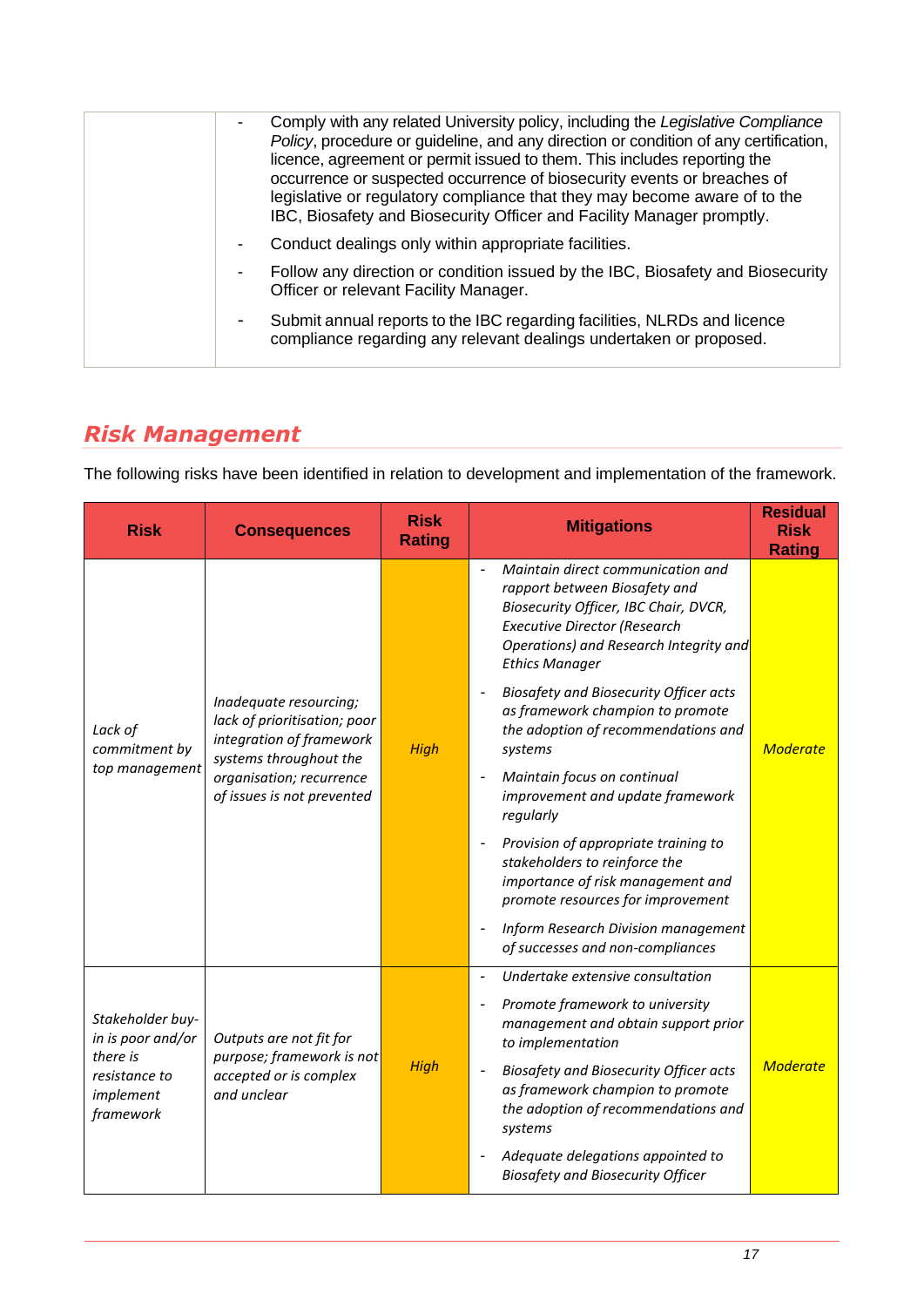| Controls are not<br>developed and<br>implemented | Framework not<br>implemented fully; non-<br>compliance with<br>regulations or legislation  | High            | Supporting materials developed in<br>consultation with stakeholders<br>Plan a timeline for development and<br>implementation of controls<br>Identify opportunities for improvement<br>and prevention, determine the root<br>cause of issues and prevent<br>reoccurrence                                                                                                                                                                                                                                                                                                                                                             | Low |
|--------------------------------------------------|--------------------------------------------------------------------------------------------|-----------------|-------------------------------------------------------------------------------------------------------------------------------------------------------------------------------------------------------------------------------------------------------------------------------------------------------------------------------------------------------------------------------------------------------------------------------------------------------------------------------------------------------------------------------------------------------------------------------------------------------------------------------------|-----|
| Framework<br>design is not fit<br>for purpose    | Framework or controls do<br>not address regulations;<br>information resources<br>incorrect | <b>High</b>     | Undertake extensive consultation with<br>stakeholders<br>Regularly review and update<br>framework<br>Benchmark against other universities<br>and maintain rapport with national<br>biosafety, biosecurity and gene<br>technology communities<br>Thoroughly review legislation and<br>regulations<br>Be proactive in communications and<br>consultative opportunities presented<br>by regulators<br>Representation at OGTR forums and<br>ABSANZ annual conferences<br><b>Biosafety and Biosecurity Officer</b><br>maintains membership of ABSANZ<br>Regulatory Liaison Committee<br>Implement guidance provided in CWA<br>15973:2011 | Low |
| Resources are<br>insufficient                    | Outputs not realised;<br>engagement from<br>regulators is lost                             | <b>Moderate</b> | Ongoing appointment of Biosafety and<br><b>Biosecurity Officer</b><br>Chair of IBC is remunerated<br>Provision of resources to deliver<br>training resources and engage with<br>stakeholders<br>IBC is resourced to function<br>appropriately and independently and<br>to provide representation at national<br>fora and conferences<br>Framework controls become priority<br>activities for Biosafety and Biosecurity<br>Officer<br>Regular dialogue with Research<br>Division management to ensure<br>framework implementation is<br>prioritised                                                                                  | Low |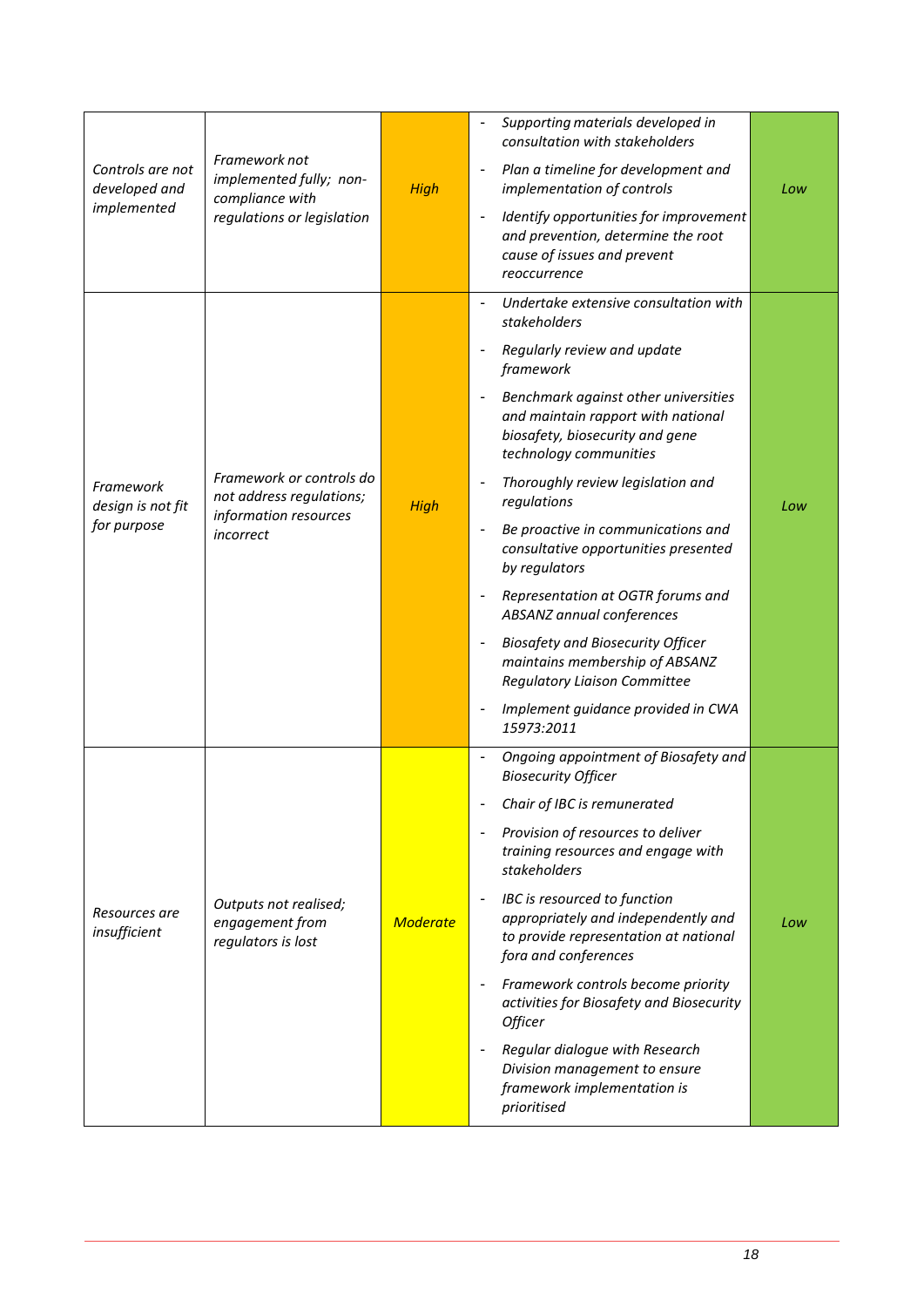## <span id="page-20-0"></span>*Appendix 1: Stakeholder List*

The following stakeholders have been identified as relevant to the implementation of the framework.

| <b>Inform</b>  | University Research Committee<br>$\bullet$<br>Deputy Vice-Chancellor Research<br>$\bullet$<br>Associate Deans Research, College of Health and Medicine and College of<br>Sciences and Engineering<br><b>Executive Director, Research Operations</b><br>$\bullet$                                                                                                                                                                                                                                  |
|----------------|---------------------------------------------------------------------------------------------------------------------------------------------------------------------------------------------------------------------------------------------------------------------------------------------------------------------------------------------------------------------------------------------------------------------------------------------------------------------------------------------------|
| <b>Consult</b> | Institutional Biosafety Committee<br>$\bullet$<br><b>Animal Services</b><br><b>Central Science Laboratory</b><br>$\bullet$<br><b>WHS Manager</b><br><b>Chairs of Animal and Human Ethics Committees</b><br>Heads of Schools and Institutes<br>$\bullet$<br>HDR students under the direction of owners of regulated biological materials<br>$\bullet$<br>Manager - Compliance<br>$\bullet$<br><b>Legal Services</b><br>Members of ABSANZ and governance sub-committees<br><b>External auditors</b> |
| <b>Involve</b> | <b>IBC Chair</b><br>Facility Managers of certified/approved facilities<br>Manager, Research Integrity and Ethics Unit<br>Owners and users of regulated biological materials<br>$\bullet$                                                                                                                                                                                                                                                                                                          |